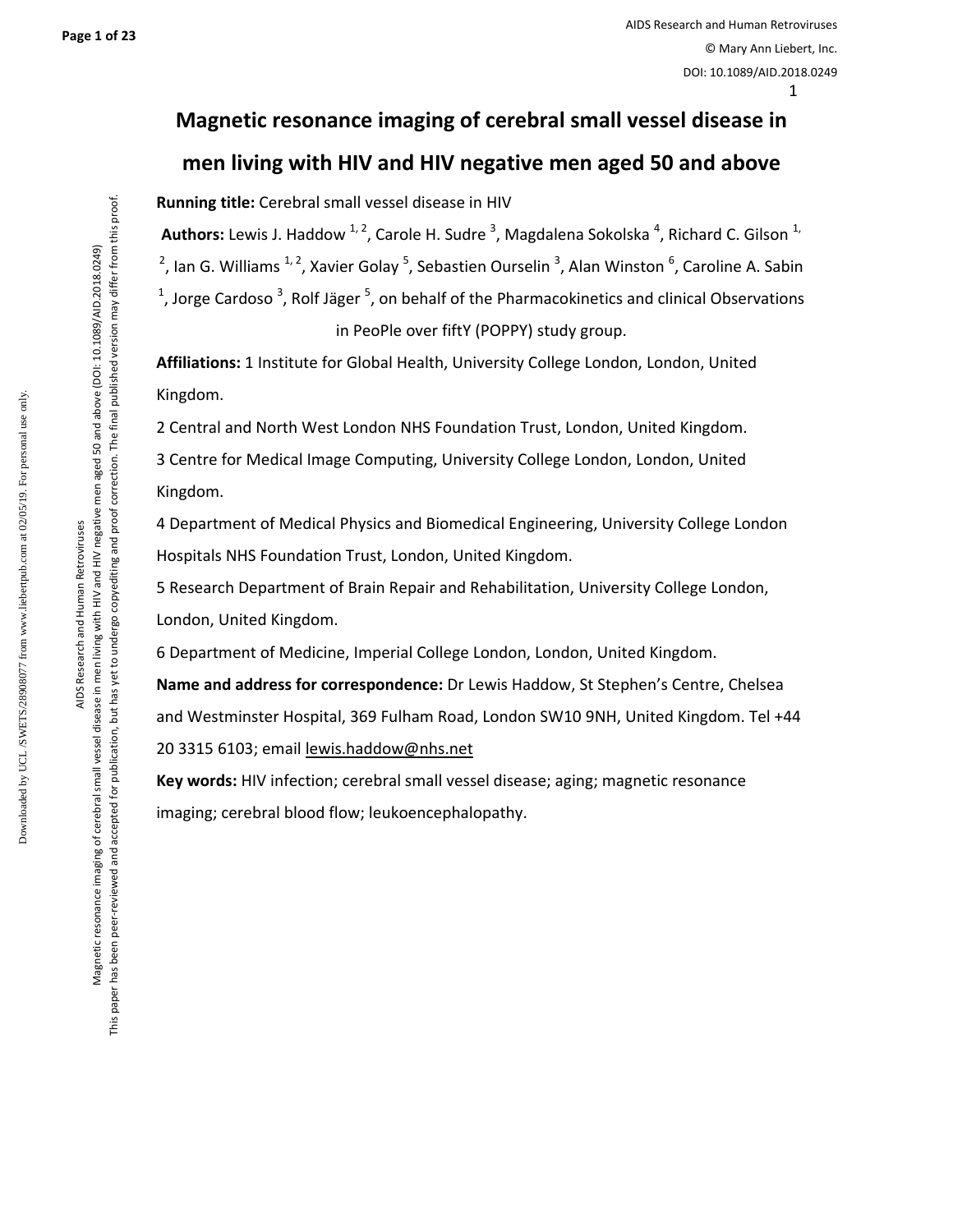#### **Abstract**

We assessed whether HIV status was associated with white matter hyperintensities (WMH), a neuroimaging correlate of cerebral small vessel disease, in men aged ≥50 years. A cross-sectional substudy was nested within a larger cohort study. Virologically suppressed men living with HIV (MLWH) and demographically matched HIV negative men aged ≥50 underwent magnetic resonance imaging (MRI) at 3 Tesla. Sequences included volumetric 3D T1-weighted, FLAIR and pseudocontinuous arterial spin labelling. Regional segmentation by automated image processing algorithms was used to extract WMH volume (WMHV) and resting cerebral blood flow (CBF). The association between HIV status and WMHV as a proportion of intracranial volume (ICV; log-transformed) was estimated using a multivariable linear regression model. Thirty-eight MLWH (median age 59 years [interquartile range, IQR 55, 64]) and 37 HIV negative (median 58 years [54, 63]) men were analyzed. MLWH had median CD4+ count 570 (470, 700) cells/microliter and a median time since diagnosis of 20 (14, 24) years. Framingham 10-year risk of cardiovascular disease was 6.5% in MLWH and 7.4% in controls. Two (5%) MLWH reported a history of stroke or transient ischaemic attack (TIA) and five (13%) reported coronary heart disease (CHD) compared to none of the controls. The total WMHV in MLWH was 1696 microliters (IQR 1229, 3268 microliters) or 0.10% of ICV compared to 1627 microliters (IQR 1032, 3077 microliters), also 0.10% of ICV, in the HIV negative group (p=0.43). In the multivariable model, WMHV/ICV was not associated with HIV status (p=0.86). There was an age-dependent decline in cortical CBF (-3.9 ml/100ml/min per decade of life [95% CI 1.1 to 6.7 ml]) but no association between CBF and HIV status (p>0.2 in all brain regions analyzed). In conclusion, we found no quantitative MRI evidence of an increased burden of cerebral small vessel disease in MLWH aged 50 years and over.

Downloaded by UCL /SWETS/28908077 from www.liebertpub.com at 02/05/19. For personal use only.

Downloaded by UCL/SWETS/28908077 from www.liebertpub.com at 02/05/19. For personal use only

Magnetic resonance imaging of cerebral small vessel disease in men living with HIV and HIV negative men aged 50 and above (DOI: 10.1089/AID.2018.0249) This paper has been peer-reviewed and accepted for publication, but has yet to undergo copyediting and proof correction. The final published version may differ from this proof.

This paper has been peer-reviewed and accepted for publication, but has yet to undergo copyediting and proof correction. The final published version may differ from this proof Magnetic resonance imaging of cerebral small vessel disease in men living with HIV and HIV negative men aged 50 and above (DOI: 10.1089/AID.2018.0249)

2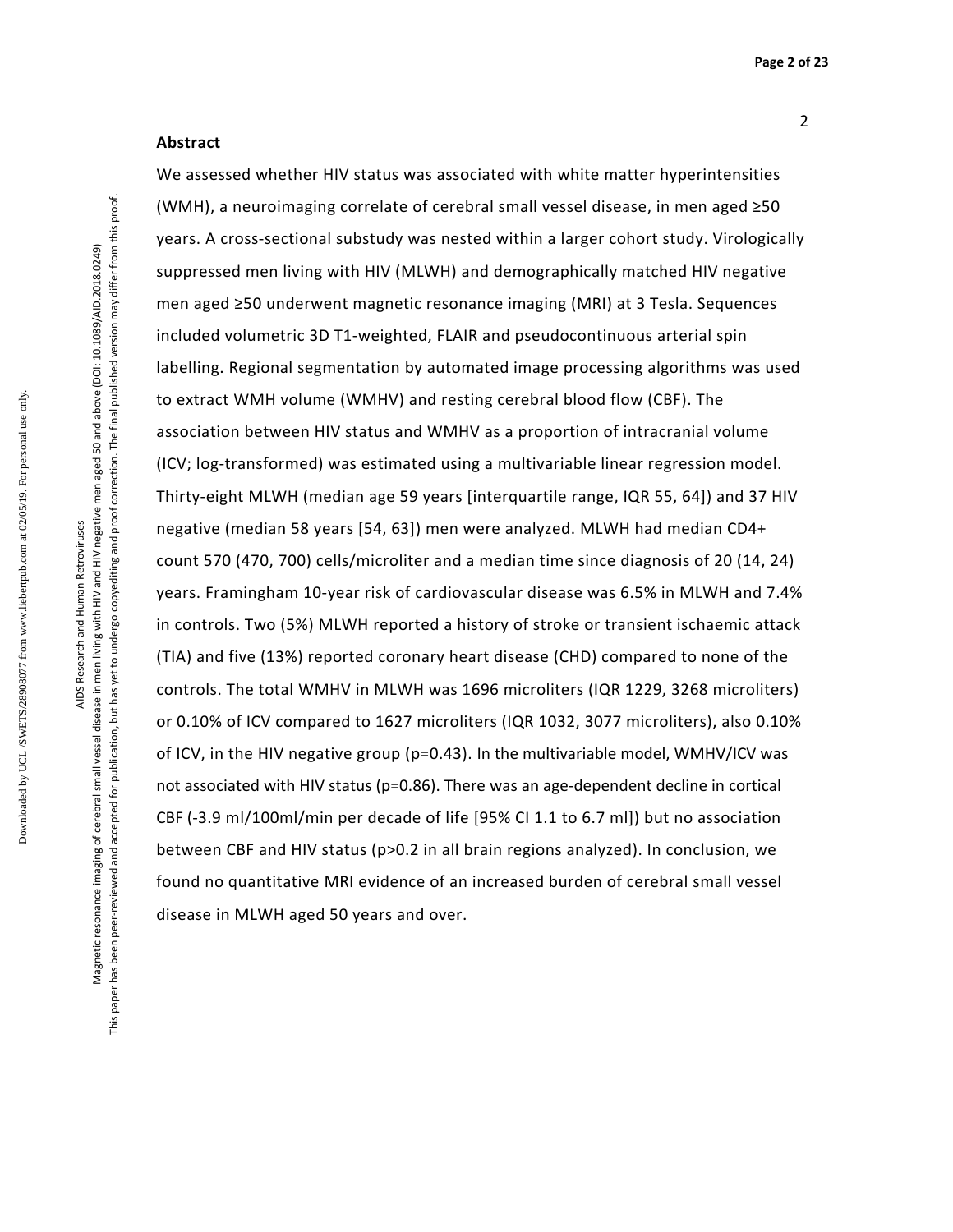#### **Introduction**

An increasing proportion of people living with HIV are over the age of 50, largely due to increased survival, $1/2$  and they are therefore at greater risk of comorbidities of older age such as cardiovascular disease, dementia, hypertension and type 2 diabetes. It is possible that HIV infection in middle and older age is associated with an increased risk of cerebral small vessel disease (CSVD) in addition to that seen in the general population. CSVD is associated with circulating inflammatory mediators,  $3, 4$  and chronic immune activation and corresponding elevations of systemic inflammatory markers are seen in HIV even after virological suppression has been achieved with antiretroviral therapy (ART).<sup>5</sup> An association between HIV infection and CSVD would be of major importance to those living with HIV because of the increased risk of stroke, dementia, and death in individuals with white matter hyperintensities (WMH) of presumed vascular origin,<sup>6</sup> one of the key quantifiable neuroimaging features of CSVD.<sup>7</sup> It is recognized that vascular pathology makes a substantial contribution to cognitive impairment and dementia in the general population.<sup>8</sup> Cognitive impairment is thought to be highly prevalent in people living with HIV, $9-11$  and CSVD is one plausible mechanism for this.

While epidemiological evidence suggests higher rates of large vessel ischemic stroke in HIV infection, $12-17$  it cannot be assumed that a similar association exists for CSVD as it is likely to be a different disease process. Early studies of mainly untreated people living with HIV using older neuroimaging techniques found little evidence of an association between HIV and WMH.<sup>18, 19</sup> Furthermore, an autopsy study found no association between CSVD and HIV status.<sup>20</sup> More recently, two other studies measuring the total volume of WMH found no overall difference between people living with HIV and HIV negative participants.<sup>21, 22</sup> Other authors have suggested that there is an association between HIV and CSVD but did not compare neuroimaging and neuropathological measures to HIV negative controls.<sup>23, 24</sup> However, a recent neuroimaging study of Dutch men living with HIV (MLWH) aged over 45 and HIV negative controls reported a greater burden of WMH of presumed vascular origin on brain magnetic resonance imaging (MRI).<sup>25</sup> There is also some evidence to support an association between HIV infection and lower cerebral blood flow (CBF), $^{26, 27}$  although this is not consistent across all studies.<sup>28, 29</sup> A recent meta-analysis of studies of HIV negative

AIDS Research and Human Retroviruses Magnetic resonance imaging of cerebral small vessel disease in men living with HIV and HIV negative men aged 50 and above (DOI: 10.1089/AID.2018.0249) This paper has been peer-reviewed and accepted for publication, but has yet to undergo copyediting and proof correction. The final published version may differ from this proof.

AIDS Research and Human Retroviruses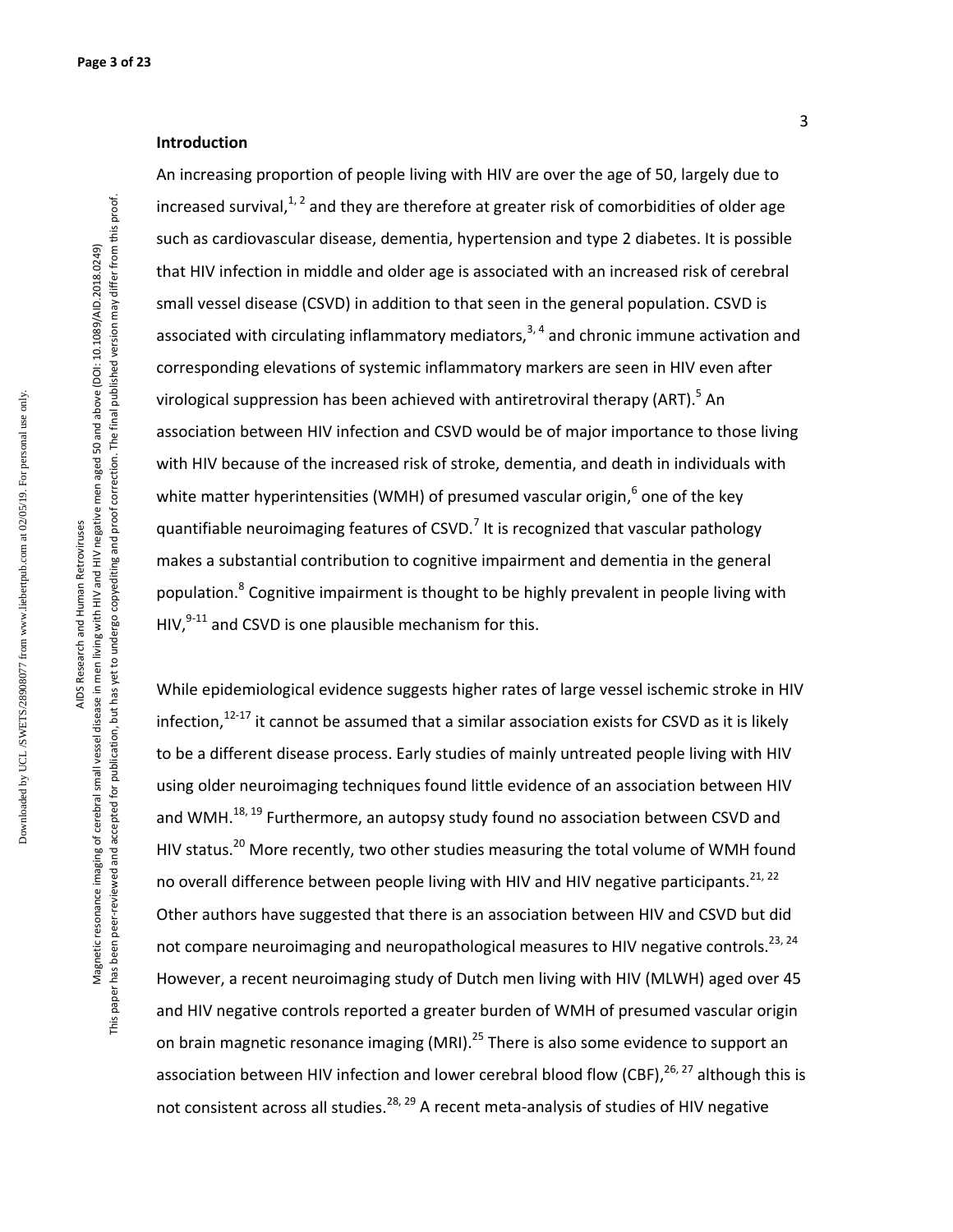individuals showed that lower CBF is associated with higher numbers of WMH, at least in cross-sectional studies.<sup>30</sup>

In the current study, we aimed to assess whether HIV status was associated with an increased volume of WMH in men aged ≥50 years at two clinics in London, UK. We also sought to compare CBF between MLWH and HIV negative men, and estimate the association between CBF and WMH burden.

#### **Materials and Methods**

#### *Participant selection*

We conducted a cross-sectional neuroimaging sub-study within the Pharmacokinetic and Clinical Observations in PeoPle over fiftY (POPPY) study (ClinicalTrials.gov Identifier NCT01737047).<sup>31</sup> Male participants enrolled in POPPY aged 50 or over at two study sites in London, United Kingdom, were recruited between October 2013 and September 2015. Only those self-identifying with a white ethnic group were recruited. Participants gave written, informed consent and the study was approved by the National Research Ethics Service Committee London – Central, reference 13/LO/1088. Our target sample size was 40 in each group. We excluded participants with current active neurological, psychiatric or substance use disorders.

#### *Data collection*

The POPPY cohort database was used to obtain clinical information relating to previous CVD, cardiovascular risk factors, current and previous ART, lymphocyte subset counts, anthropometric data, serum lipids, syphilis and hepatitis C (HCV) serology, and recreational drug use. Framingham 10-year cardiovascular disease risk was calculated using the *framingham* STATA module.<sup>32</sup> Clinical assessments included frailty measurements, namely timed 5 meter walk and grip strength.

*Magnetic resonance image processing* 

Participants underwent a 1-hour imaging protocol including volumetric T1- and T2 weighted sequences, 3D fluid-attenuated inversion recovery (FLAIR), pseudocontinuous arterial spin labelling (pCASL), and a 3D multiple echo recombined gradient echo (MERGE) sequence of the carotid arteries. Images were obtained on the same Phillips 3 Tesla system

AIDS Research and Human Retroviruses Magnetic resonance imaging of cerebral small vessel disease in men living with HIV and HIV negative men aged 50 and above (DOI: 10.1089/AID.2018.0249) This paper has been peer-reviewed and accepted for publication, but has yet to undergo copyediting and proof correction. The final published version may differ from this proof.

AIDS Research and Human Retroviruses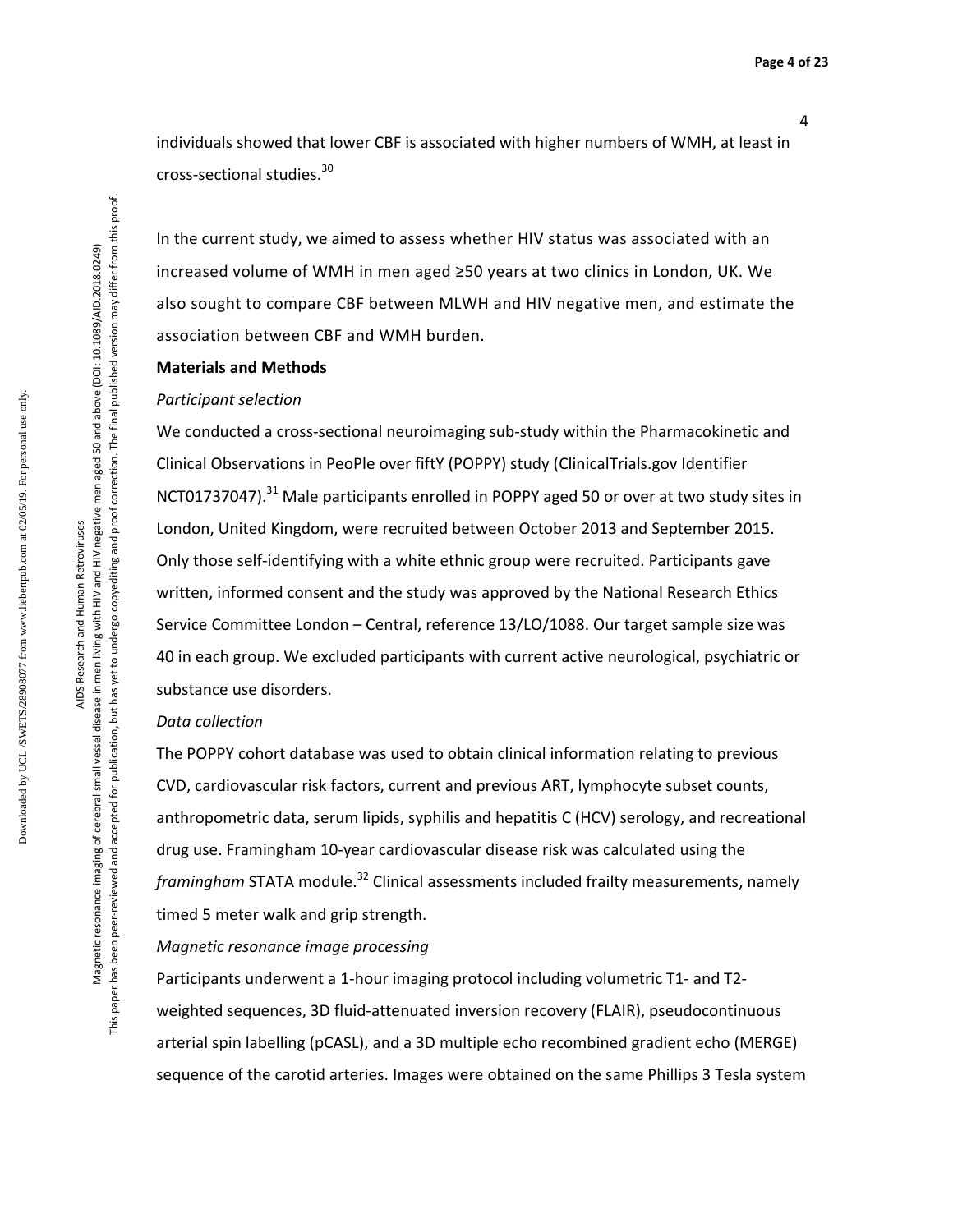for all participants. Individuals with metallic implants such as coronary stents were only imaged if the safety of undergoing MRI could be confirmed.

WMH volume (WMHV) was extracted from volumetric 3D T1 and FLAIR images using automated image processing algorithms.<sup>33</sup>

CBF was calculated from pCASL sequence data after partial volume correction and adjustment for hematocrit.<sup>34</sup> CBF maps were co-registered to structural sequences and CBF was measured in the following regions using automated segmentation algorithms: supratentorial grey matter, deep grey matter (basal ganglia and thalamus), frontal cortex, occipital cortex, parietal cortex, cingulate cortex, and total white matter.

#### *Statistical analysis*

MLWH who did not have a suppressed HIV-1 viral load (<50 copies/mL) on antiretroviral therapy were excluded from the analysis. The main outcome variable of WMHV was expressed as a proportion of intracranial volume [ICV] and log-transformed. This was compared between the MLWH and HIV negative groups using the Mann-Whitney test. Other variables were compared between groups using the Mann-Whitney test and analyzed for their association with WMHV using linear regression; these included linear continuous variables (body mass index, waist circumference, diastolic and systolic blood pressure, and concentrations of total, high density lipoprotein and low density lipoprotein cholesterol) and binary variables (smoking status, self-reported history of ischemic heart disease, stroke or transient ischemic attack [TIA], injection drug use, psychoactive recreational drug use in the past 6 months, hepatitis C antibody status, and previous syphilis). HIV status, age and any other factors found to have at least a modest association (p<0.2) with WMHV in bivariate models were analyzed in multivariable linear regression models.

Additional linear regression analyses including the subgroup of MLWH only explored associations between WMHV and HIV-related factors (linear continuous variables of CD4+ and CD8+ lymphocyte counts and CD4:CD8 ratio, time since HIV diagnosis, time between diagnosis and first initiation of antiretroviral therapy, and total duration of antiretroviral therapy, and binary categorization of current use of all antiretroviral drug classes as well as abacavir and tenofovir), adjusted for age. Finally, linear regression was used to assess the

Downloaded by UCL /SWETS/28908077 from www.liebertpub.com at 02/05/19. For personal use only.

Downloaded by UCL/SWETS/28908077 from www.liebertpub.com at 02/05/19. For personal use only

AIDS Research and Human Retroviruses Magnetic resonance imaging of cerebral small vessel disease in men living with HIV and HIV negative men aged 50 and above (DOI: 10.1089/AID.2018.0249) This paper has been peer-reviewed and accepted for publication, but has yet to undergo copyediting and proof correction. The final published version may differ from this proof.

AIDS Research and Human Retroviruses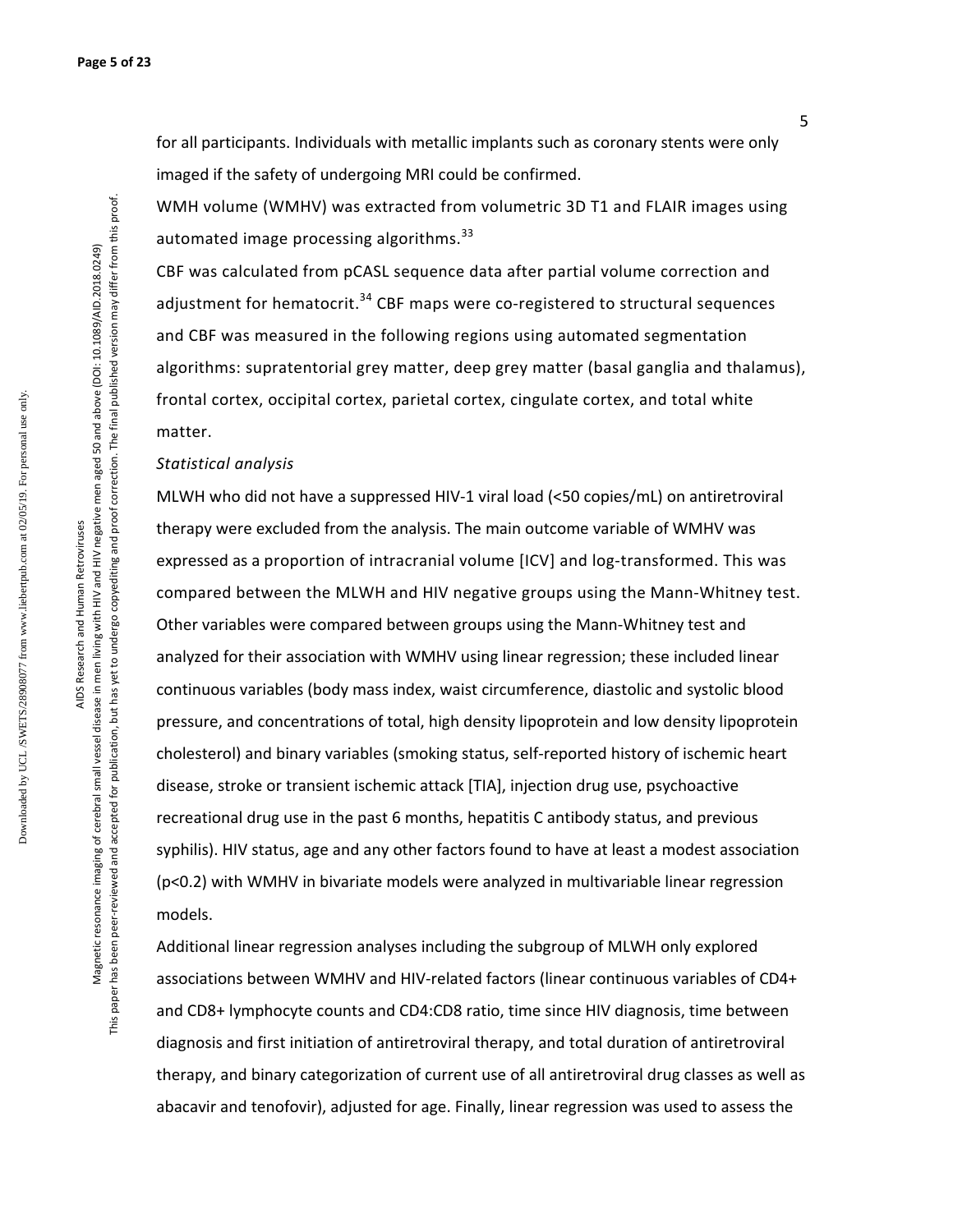relationship between CBF in each region of interest and HIV status, and between CBF in each region of interest and WMHV.

#### **Results**

#### *Participant characteristics*

There were 38 MLWH and 37 HIV negative controls in the final analysis (Fig. 1); their characteristics are shown in Table 1. The two groups were similar in cardiovascular risk factors, although HIV negative participants had higher low density lipoprotein concentration. MLWH had more previous syphilis (47% vs. 22%; p=0.02), but the prevalence of hepatitis C was low in both groups (5% vs. 0%; p=0.49). Two (5%) MLWH reported a history of stroke or transient ischemic attack (TIA) and five (13%) reported coronary heart disease (CHD) compared to none of the controls (p=0.49 for stroke/TIA; p=0.05 for CHD). MLWH had a markedly slower 5 meter walk than controls (median 6.3 s [interquartile range (IQR) 5.7, 8.3] vs. 4.5 s [IQR 3.0, 5.6], p<0.001) although there was no difference in grip strength (p=0.61). The most frequently reported recreational drugs were ketamine (16%), methamphetamine ("crystal meth", 15%), amphetamine (15%) and cannabis (13%), with no differences between groups. MLWH had a median duration of infection of 20 years (IQR 14, 24 years), a median duration of treatment of 15 years (IQR 12, 20 years), and 17 (45%) had a history of AIDS. Antiretroviral therapy regimens included nucleoside reverse transcriptase inhibitor(s) in 34 (89%), non-nucleoside reverse transcriptase inhibitors in 19 (50%), protease inhibitors in 19 (50%) and an integrase inhibitor in one man (3%).

*Factors associated with volume of white matter hyperintensities*

There were no differences in WMHV between MLWH and HIV negative participants, whether analyzed by absolute volume or the proportion of total ICV (Table 2). Age was associated with WMHV (unadjusted; p=0.02). Ten-year Framingham cardiovascular risk was also associated (p=0.049), most likely due to the contribution of age to the risk calculation. Weaker associations (0.2 >  $p \ge 0.05$ ) were present for body mass index (BMI) (p=0.13), waist circumference (p=0.09) and low density lipoprotein cholesterol concentration (LDL) (p=0.10). Adjusting for age, BMI and LDL (Fig. 2), WMHV was not associated with HIV status (p=0.86), BMI (p=0.20) or LDL (p=0.16) but there was an

AIDS Research and Human Retroviruses Magnetic resonance imaging of cerebral small vessel disease in men living with HIV and HIV negative men aged 50 and above (DOI: 10.1089/AID.2018.0249) This paper has been peer-reviewed and accepted for publication, but has yet to undergo copyediting and proof correction. The final published version may differ from this proof.

AIDS Research and Human Retroviruses

This paper has been peer-reviewed and accepted for publication, but has yet to undergo copyediting and proof correction. The final published version may differ from this proof Magnetic resonance imaging of cerebral small vessel disease in men living with HIV and HIV negative men aged 50 and above (DOI: 10.1089/AID.2018.0249)

6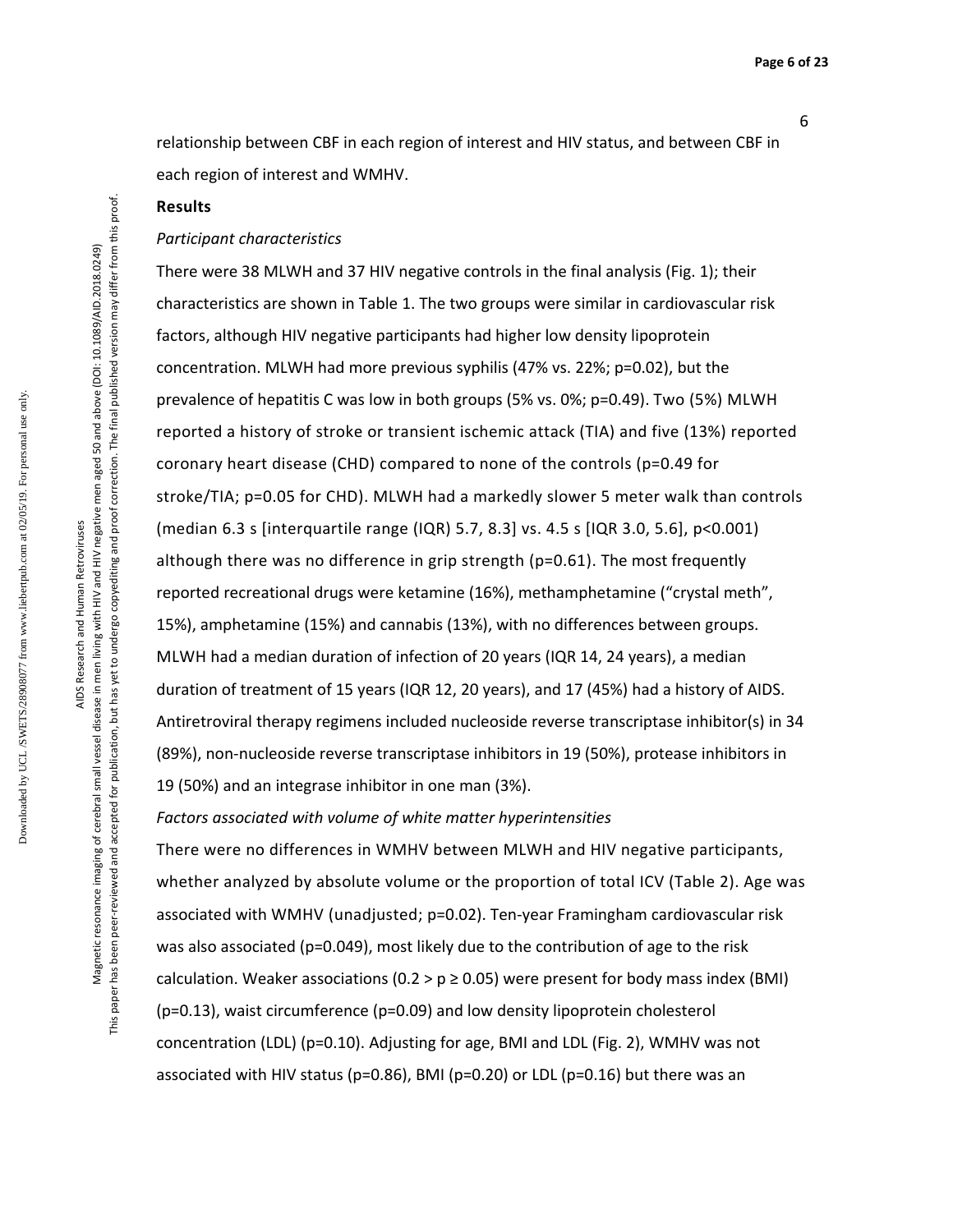association with increasing age (1.4-fold increase in WMHV/ICV per decade, 95% confidence interval [CI] 1.0-2.0, p=0.038).

Among the subgroup of MLWH, there was no association between WMHV and any of the exposure variables analyzed (absolute and percentage CD4 count, absolute CD8 count, CD4/CD8 ratio, time since HIV diagnosis, time since starting ART, history of AIDS, HCV status, and ART drug class).

*Regional distribution of white matter hyperintensities* 

The anatomical distribution of WMH was compared between MWLH and controls. To do this, white matter and subcortical structures were subdivided by region (left and right frontal, parietal, occipital and temporal lobes, and a combined basal ganglia / inferotemporal region) and by distance from the ventricular surface (in four concentric layers, numbered from 1 at the periventricular surface to 4 at the juxtacortical margin). The rationale and procedures for this subdivision method have been recently developed and the results can be displayed graphically as "bullseye" plots <sup>35</sup>. Comparison of the median WMHV as a proportion of segmental brain volume between groups was done independently for each of the 36 subregions, using the Mann-Whitney test. After applying Bonferroni's correction for multiple comparisons, one subregion reached statistical significance, namely layer 4 of the combined basal ganglia / inferotemporal region (WMHV median 0.07% in MLWH [IQR 0.02%, 0.10%] compared to median 0.009% in controls [IQR 0%, 0.04%], p=0.0009, critical p-value by Bonferroni's correction 0.0010). Three other subregions reached conventional statistical significance (p<0.05) but were deemed not statistically significant after Bonferroni's correction. These were layer 4 of the left occipital white matter (p=0.02), layer 3 of the basal ganglia / inferotemporal region (p=0.04) and layer 3 of the left occipital white matter ( $p=0.04$ ), and in all three subregions there was a greater proportion of WMH in brain tissue in MWLH than in controls. *Cerebral blood flow in HIV positive and HIV negative participants*

Mean resting CBF, measured using pCASL, was compared between MLWH and HIV negative men, in the grey matter of the frontal, occipital, parietal and cingulate cortices, in subcortical grey matter, and in white matter. There were 34 participants in each group with pCASL images of sufficient quality. There was no difference between groups in any of these regions (Table 3). The same null findings were seen after

Downloaded by UCL /SWETS/28908077 from www.liebertpub.com at 02/05/19. For personal use only.

Downloaded by UCL/SWETS/28908077 from www.liebertpub.com at 02/05/19. For personal use only

Magnetic resonance imaging of cerebral small vessel disease in men living with HIV and HIV negative men aged 50 and above (DOI: 10.1089/AID.2018.0249) Magnetic resonance imaging of cerebral small vessel disease in men living with HIV and HIV negative men aged 50 and above (DOI: 10.1089/AID.2018.0249) AIDS Research and Human Retroviruses AIDS Research and Human Retroviruses

This paper has been peer-reviewed and accepted for publication, but has yet to undergo copyediting and proof correction. The final published version may differ from this proof.

This paper has been peer-reviewed and accepted for publication, but has yet to undergo copyediting and proof correction. The final published version may differ from this proof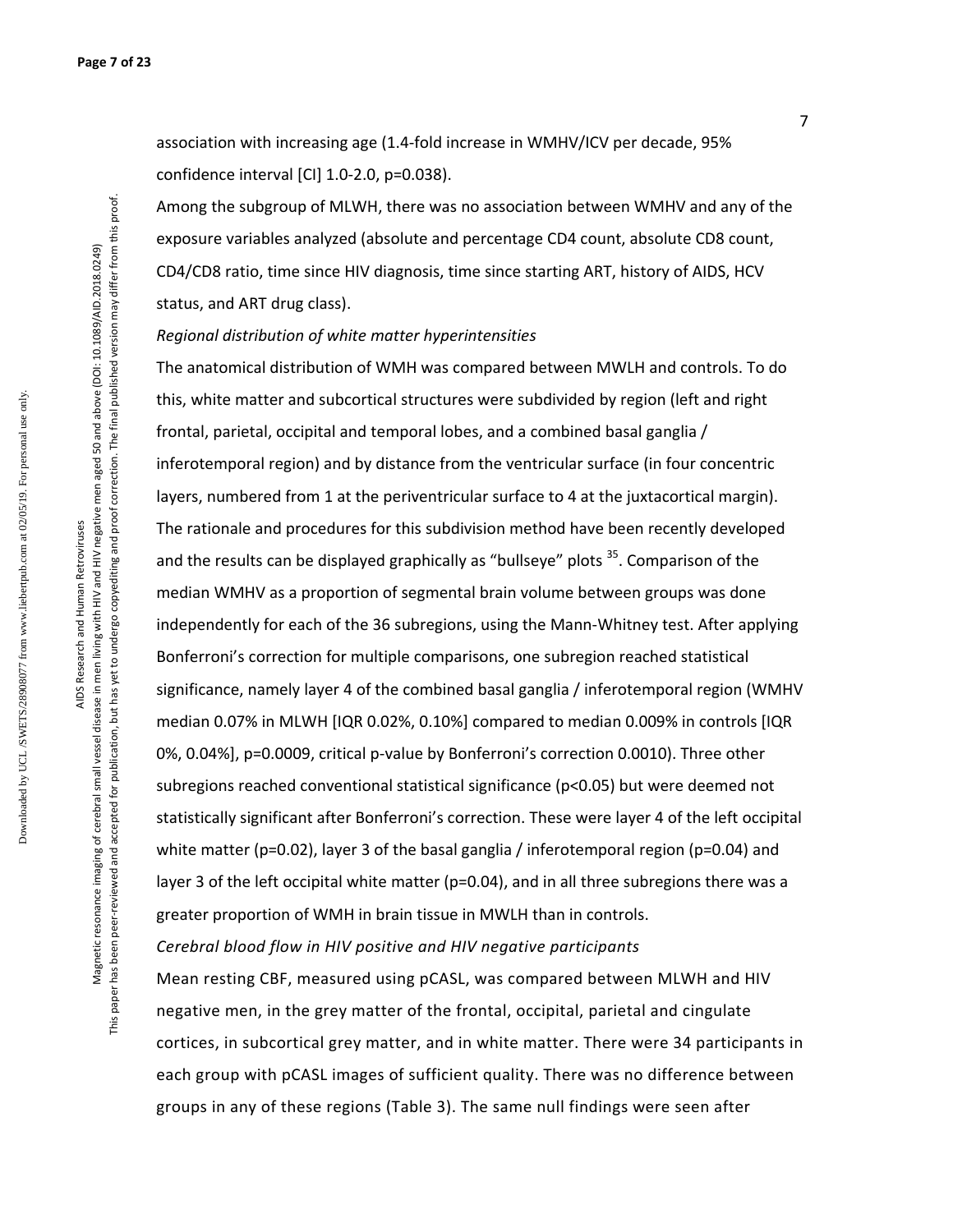adjustment for age. Age itself was the only significant factor associated with CBF, with a 3.9 ml/100ml/min decrease in cortical CBF per decade of life (95% CI 1.1 to 6.7 ml) and a 2.8 ml/100ml/min decrease in subcortical CBF per decade of life (95% CI 0.1 to 5.5 ml). Similar associations were seen between age and CBF in all cortical regions. There was no association between CBF and the total volume of white matter hyperintensities in cortical grey matter (p=0.52), subcortical grey matter (p=0.37) or white matter (p=0.48).

### **Discussion**

We found no difference in the burden of cerebral small vessel disease, estimated by the volume of WMH, between MLWH aged 50 and above and demographically matched HIV negative controls. Previous evidence in the literature offers a mixture of results. In the Netherlands, Su et al used similar techniques to ours to investigate 103 MLWH and 70 HIV negative men aged 45 and above, and found a higher volume of WMH in MLWH (1.0 milliliters of white matter hyperintensity compared to 0.7 milliliters in controls,  $p=0.008$ ).<sup>25</sup> Their HIV positive participants had more tobacco consumption (expressed as pack-years) and a higher waist-hip ratio than controls. Cole and colleagues also found a higher burden of WMH in PLWH than in controls (1126 microliters compared to 824 microliters, p=0.015).<sup>29</sup> Their cohort, based in the United Kingdom and the Netherlands, was more than 90% male and there may have been some overlap in the participant pool with the preceding Dutch study. However, they observed that there was no difference between groups in the rate of change over a two-year period. In France, a study using the Fazekas and Schmidt radiological rating scale reported a prevalence of cerebral SVD of 52% in 456 people living with HIV (PLWH) compared to 36% in 154 HIV negative controls (odds ratio 2.3, 95% CI 1.5 to 3.6).<sup>36</sup> The PLWH in their sample were 85% male compared to 77% in the control group (p=0.03) and the positive group had statistically significantly higher rates of hypertension, hyperlipidemia, and previous CVD. Null findings come from two other MRI studies, both conducted in the United States and again using measures of WMHV similar to ours. In one there was no difference between the PLWH (n=88) and the control group (n=49) (p=0.49) but neither the average WMHV, the gender, nor the cardiovascular risk profile of the participants were reported. $^{21}$  Watson et al also found no difference in WMHV between 65 PLWH and 29 HIV negative controls (2.78 milliliters of WMH compared

Downloaded by UCL /SWETS/28908077 from www.liebertpub.com at 02/05/19. For personal use only.

Downloaded by UCL/SWETS/28908077 from www.liebertpub.com at 02/05/19. For personal use only

Magnetic resonance imaging of cerebral small vessel disease in men living with HIV and HIV negative men aged 50 and above (DOI: 10.1089/AID.2018.0249) This paper has been peer-reviewed and accepted for publication, but has yet to undergo copyediting and proof correction. The final published version may differ from this proof.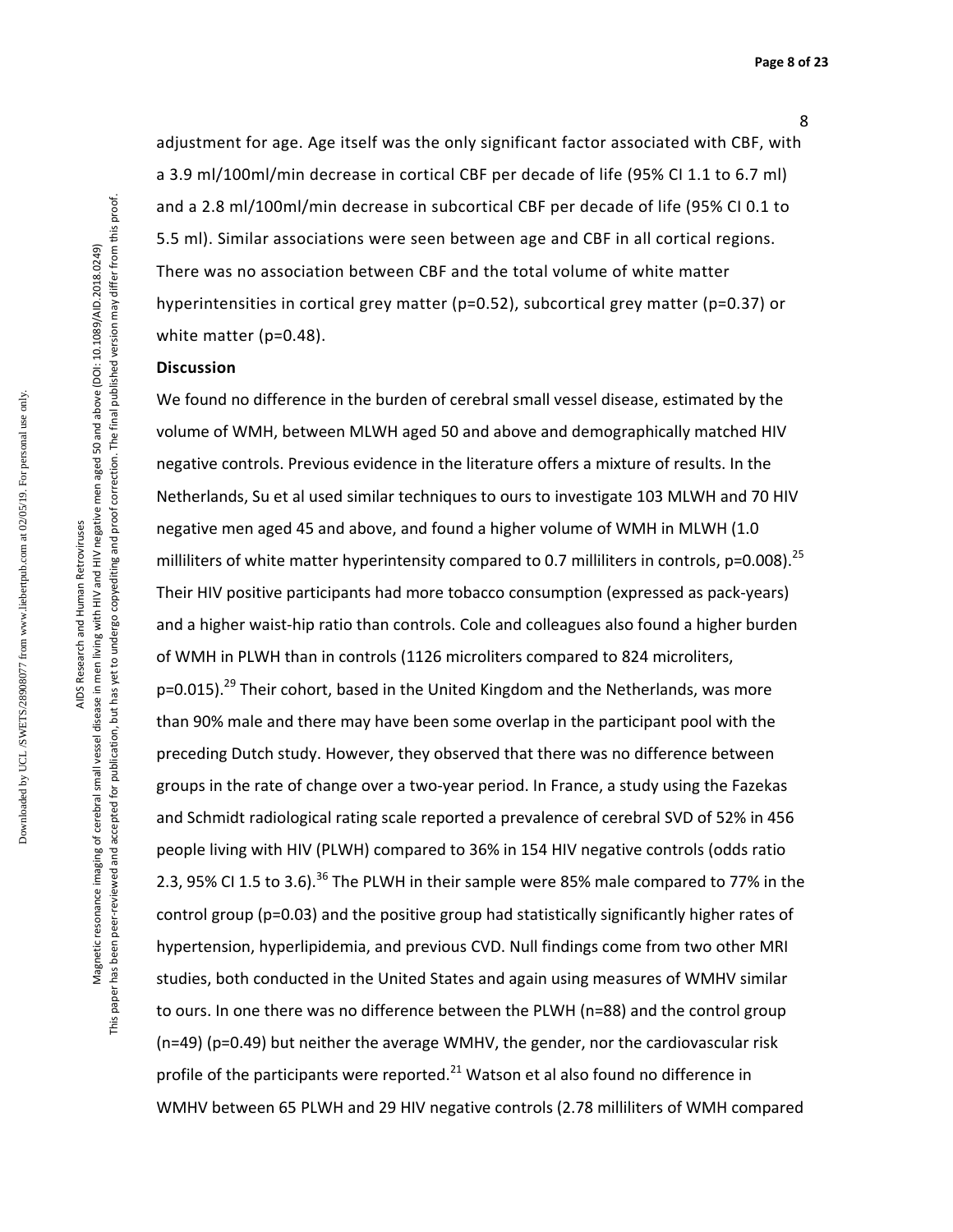to 3.18 milliliters,  $p=0.69$ ).<sup>22</sup> All participants in the latter study were aged over 60, with the control group being on average 2 years older, and there were higher rates of smoking and hypercholesterolemia in the PLWH, but no difference in the prevalence of hypertension. Some studies measuring other biomarkers of CSVD such as retinal vessel calibers<sup>37, 38</sup> and cerebrovascular histology<sup>20</sup> have similarly found no association with HIV. We also found no evidence of an association between HIV status and resting CBF, supporting the findings of several other groups as well as our own unpublished arterial spin labelling data.<sup>28, 29, 39</sup> However in a study of cerebral vasoreactivity, a dynamic measure of cerebrovascular endothelial function, an attenuated response to hypercapnia was found in HIV-positive participants.<sup>40</sup> We observed decreasing grey matter perfusion

with age, which is expected in the normal ageing process. $41$ 

Our study focused on a specific demographic group and recruited from two locations in the same city, which may limit the generalizability of our findings to other settings. We chose to restrict our sample by ethnic group and gender to eliminate the well-described and powerful confounding effects of these variables on vascular disease markers; the study would likely have been insufficiently powered to perform gender and ethnicity subgroup analyses. We chose an older male cohort because such individuals are at greater risk of vascular disease, and we targeted the predominant demographic and transmission risk group (white men who have sex with men) attending our local clinics and living with HIV in the UK and many high-income settings. It is a strength of our study that the HIV negative controls had similar measured characteristics to the MLWH, and their attendance for sexual health and HIV testing at the same centers as the MLWH should have reduced the effect of unmeasured confounders. There was an incidental finding of a slower timed walk in the HIV positive group, possibly indicating occult brain insult from another etiology unrelated to the primary outcome measure.

The study's power to detect associations between HIV and cerebral SVD was limited by its small sample size. Age was the only variable found to have a strong association with the outcome measures. Most participants were in middle age and therefore at lower risk of cerebrovascular disease than an older-aged group. However the difference observed between the two groups was very small compared to the overall distribution of values, and

Downloaded by UCL /SWETS/28908077 from www.liebertpub.com at 02/05/19. For personal use only.

Downloaded by UCL/SWETS/28908077 from www.liebertpub.com at 02/05/19. For personal use only

This paper has been peer-reviewed and accepted for publication, but has yet to undergo copyediting and proof correction. The final published version may differ from this proof.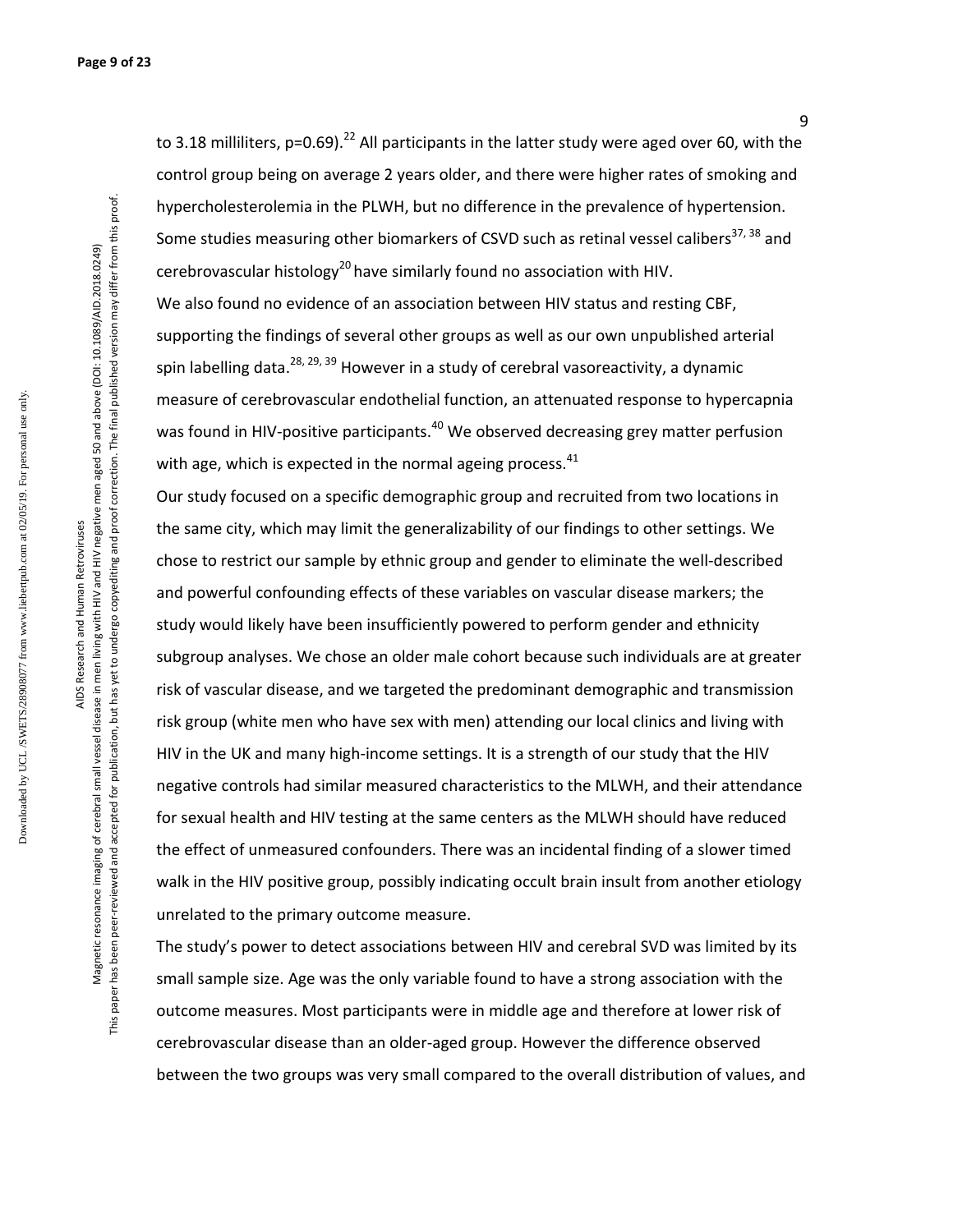despite the small sample the evidence for there being no true difference in WMH volume on the basis of HIV status is strong.

The results of this study contribute to the accumulated evidence so far in this field. In summary, this evidence does not consistently find HIV to be a risk factor for cerebral SVD. The inconsistencies between published studies may in part be due to differences in the method for measuring WMH and the lack of a gold standard.<sup>7</sup> But our findings do not diminish the need for assessment and optimization of individual patients' cardiovascular risks. Of the MLWH, 24% had a 10-year risk of cardiovascular disease (Framingham model) of above 10% (the threshold above which the UK National Institute for Health and Care Excellence recommends statin therapy for primary prevention<sup>42</sup>). Signs, symptoms and risk factors associated with CSVD should be addressed in people living with HIV in the same manner as in HIV negative individuals.

#### **Acknowledgements**

The authors wish to acknowledge all participants in this study.

Magnetic resonance imaging was carried out at the Imaging Department at University College Hospital, London with the invaluable support of Lorna Smith, Nicky Stevens and David Atkinson. Additional support at the Institute of Neurology, UCL, was provided by Fiona Kennedy, Mark White and Gary Zhang.

The Pharmacokinetic and Clinical Observations in People Over Fifty (POPPY) study includes the following individuals: POPPY Management Team (Marta Boffito, Paddy Mallon, Frank Post, Caroline Sabin, Memory Sachikonye, Alan Winston); POPPY Scientific Steering Committee (Jane Anderson, David Asboe, Marta Boffito, Lucy Garvey, Paddy Mallon, Frank Post, Anton Pozniak, Caroline Sabin, Memory Sachikonye, Jaime Vera, Ian Williams, Alan Winston); Caldecot Centre, King's College Hospital (Frank Post, Lucy Campbell, Selin Yurdakul, Sara Okumu, Louise Pollard); Research Department of Infection and Population Health, University College London (Ian Williams, Damilola Otiko, Laura Phillips, Rosanna Laverick, Michelle Beynon, Anna-Lena Salz); Elton John Centre, Brighton and Sussex University Hospital (Martin Fisher, Amanda Clarke, Jaime Vera, Andrew Bexley, Celia Richardson); HIV Molecular Research Group, School of Medicine, University College Dublin (Paddy Mallon, Alan Macken, Bijan Ghavani-Kia, Joanne Maher, Maria Byrne, Ailbhe Flaherty, Sumesh Babu); Homerton Sexual Health Services, Homerton University Hospital

Magnetic resonance imaging of cerebral small vessel disease in men living with HIV and HIV negative men aged 50 and above (DOI: 10.1089/AID.2018.0249) Magnetic resonance imaging of cerebral small vessel disease in men living with HIV and HIV negative men aged 50 and above (DOI: 10.1089/AID.2018.0249) AIDS Research and Human Retroviruses AIDS Research and Human Retroviruses

This paper has been peer-reviewed and accepted for publication, but has yet to undergo copyediting and proof correction. The final published version may differ from this proof.

This paper has been peer-reviewed and accepted for publication, but has yet to undergo copyediting and proof correction. The final published version may differ from this proof

10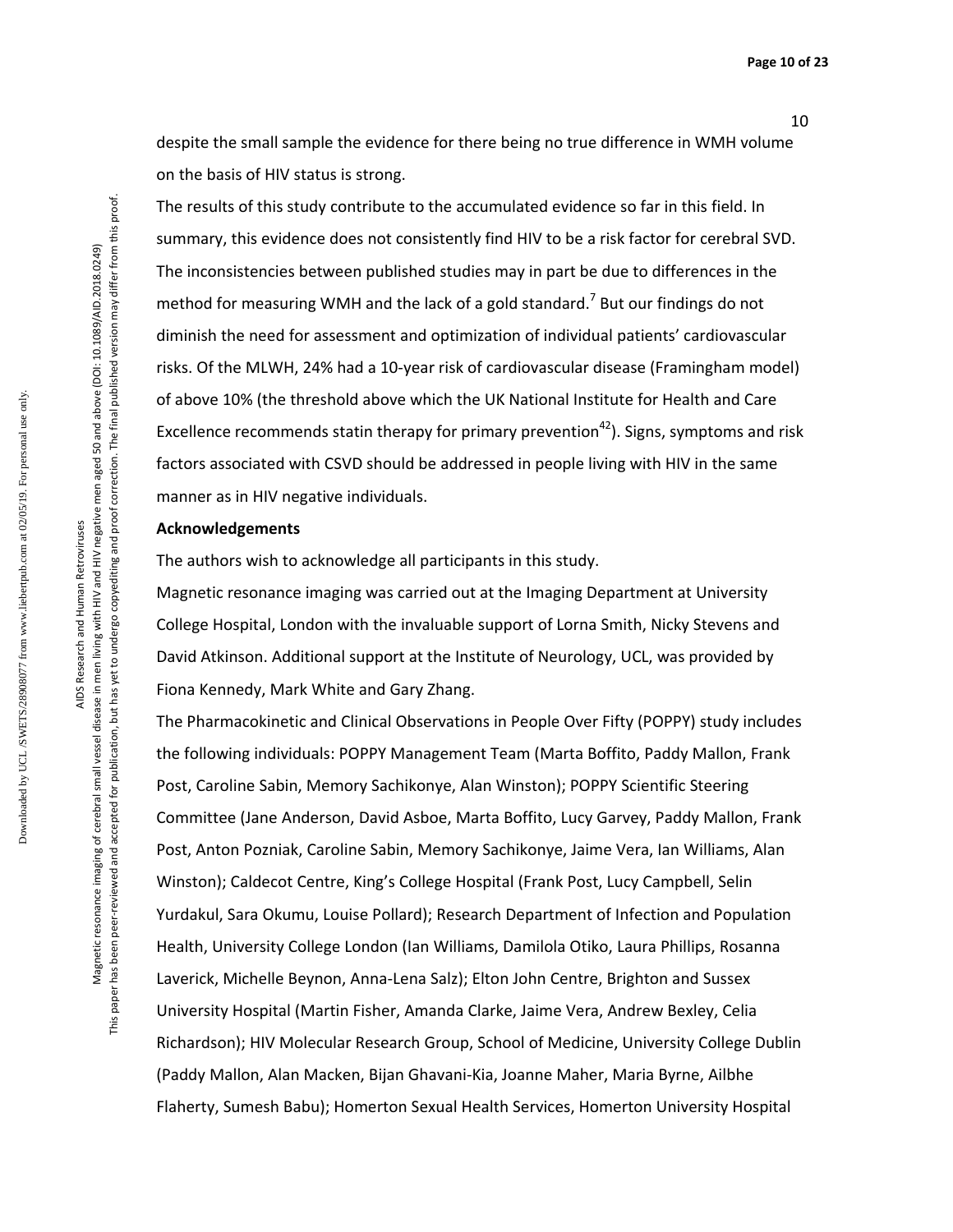Downloaded by UCL /SWETS/28908077 from www.liebertpub.com at 02/05/19. For personal use only. Downloaded by UCL/SWETS/28908077 from www.liebertpub.com at 02/05/19. For personal use only

AIDS Research and Human Retroviruses AIDS Research and Human Retroviruses

This paper has been peer-reviewed and accepted for publication, but has yet to undergo copyediting and proof correction. The final published version may differ from this proof. This paper has been peer-reviewed and accepted for publication, but has yet to undergo copyediting and proof correction. The final published version may differ from this proof Magnetic resonance imaging of cerebral small vessel disease in men living with HIV and HIV negative men aged 50 and above (DOI: 10.1089/AID.2018.0249) Magnetic resonance imaging of cerebral small vessel disease in men living with HIV and HIV negative men aged 50 and above (DOI: 10.1089/AID.2018.0249)

(Jane Anderson, Sifiso Mguni, Rebecca Clark, Rhiannon Nevin-Dolan, Sambasivarao Pelluri); Ian Charleson Day Centre, Royal Free Hospital (Margaret Johnson, Nnenna Ngwu, Nargis Hemat, Martin Jones, Anne Carroll); Imperial Clinical Trials Unit, Imperial College London (Andrew Whitehouse, Laura Burgess, Daphne Babalis); St. Mary's Hospital London, Imperial College Healthcare NHS Trust (Alan Winston, Lucy Garvey, Jonathan Underwood, Matthew Stott, Linda McDonald); St Stephen's Centre, Chelsea and Westminster Hospital (Marta Boffito, David Asboe, Anton Pozniak, Chris Higgs, Elisha Seah, Stephen Fletcher, Michelle Anthonipillai, Ashley Moyes, Katie Deats, Irtiza Syed, Clive Matthews, Peter Fernando); Methodology, Statistics and Analysis group (Caroline Sabin, Davide De Francesco, Emmanouil Bagkeris).

The views expressed are those of the author(s) and not necessarily those of the NHS, the NIHR or the department of Health.

**Authorship:** LJH conceived and led the study. CS, MS, SO and MJC extracted and processed the magnetic resonance imaging data. All authors contributed to the analysis and interpretation of data. LJH conducted the main analyses and wrote the manuscript. All authors read and approved the final version.

**Conflicts of interest:** LH has received speakers' fees and support for conference attendance from Gilead Sciences and Janssen Pharmaceuticals, honoraria for Advisory Boards from Gilead Sciences, and grants from Janssen-Cilag, the UK National Institute of Health Research, the Rosetrees Trust, and ViiV Healthcare. IGW has received grants from UK National Institute of Health Research - Health Technology Assessment program, Janssen-Cilag, and Merck Sharp Dohme. XG is CEO of Gold Standard Phantoms. AW reports research grants to Imperial College on his behalf, and personal advisory board fees and speaker fees from Janssen, Gilead, ViiV Healthcare, Merck-Sharpe-Dohme and Bristol-Meyers-Squibb. CAS has received honoraria for participation in Data Safety and Monitoring Boards, Advisory Boards, speaker panels and for preparation of educational materials from Gilead Sciences, ViiV Healthcare and Janssen-Cilag. MJC, MS and HRJ have nothing to disclose.

**Sources of support:** The study was funded by Clinical Research and Development Committee Research Funding from the UCL Medical School General Charitable Trust. The POPPY study (of which this is a substudy) is supported by investigator-initiated grants from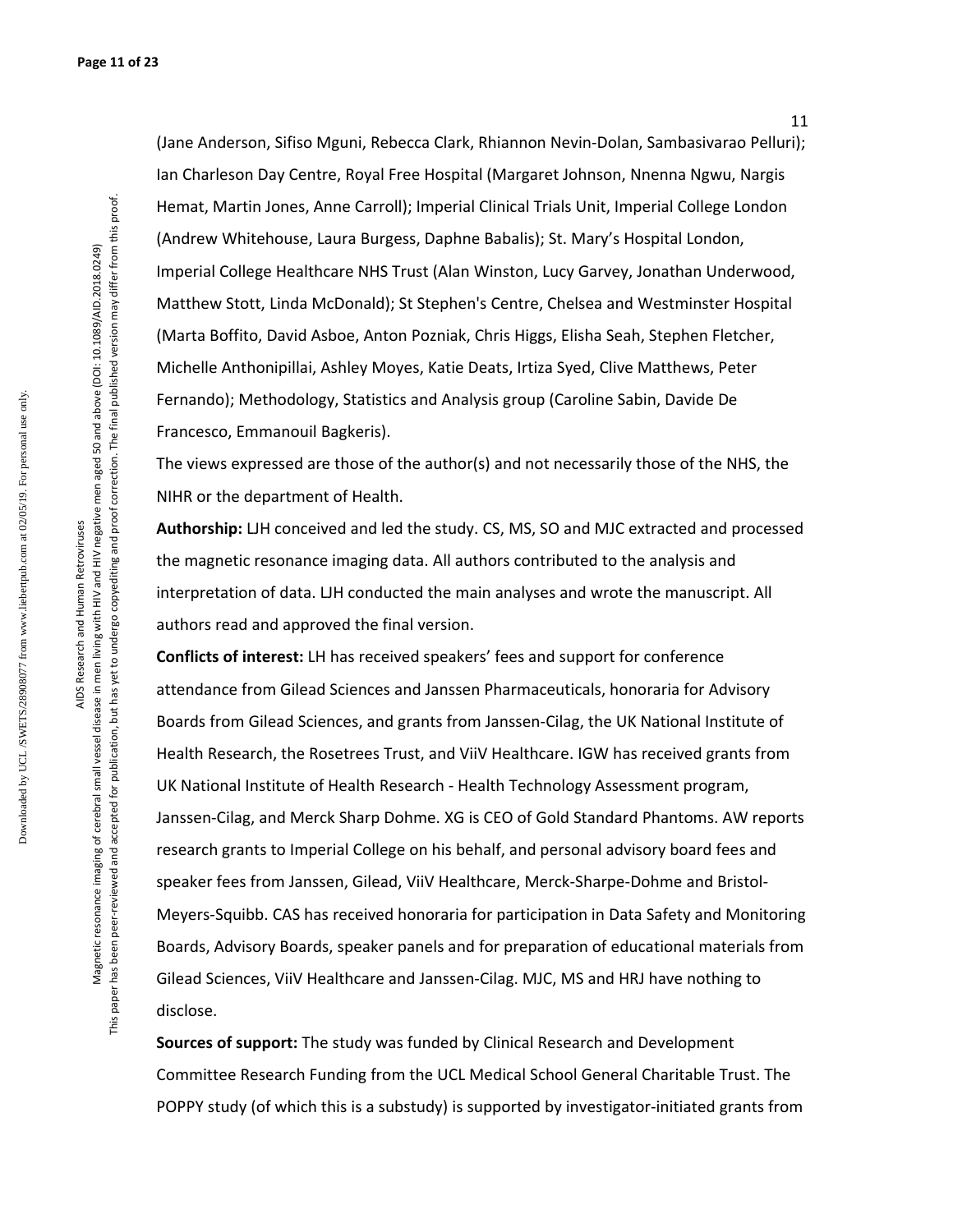Bristol-Myers Squibb, Gilead Sciences, Janssen Pharmaceuticals, Merck and ViiV Healthcare, and from a National Institute for Health Research (NIHR) Senior Investigator Award (NF-SI-0514-10075). The research is supported by the NIHR Biomedical Research Centre based at Imperial College Healthcare NHS Trust and Imperial College London. The clinical sites are grateful for NIHR Clinical Research Network support.

Previous presentations: Data were presented as a poster at the 9<sup>th</sup> IAS Conference on HIV Science, Paris, France, July 23-26, 2017.

**Reprint requests:** Send to Dr Lewis Haddow, lewis.haddow@nhs.net

Downloaded by UCL /SWETS/28908077 from www.liebertpub.com at 02/05/19. For personal use only.

Downloaded by UCL/SWETS/28908077 from www.liebertpub.com at 02/05/19. For personal use only,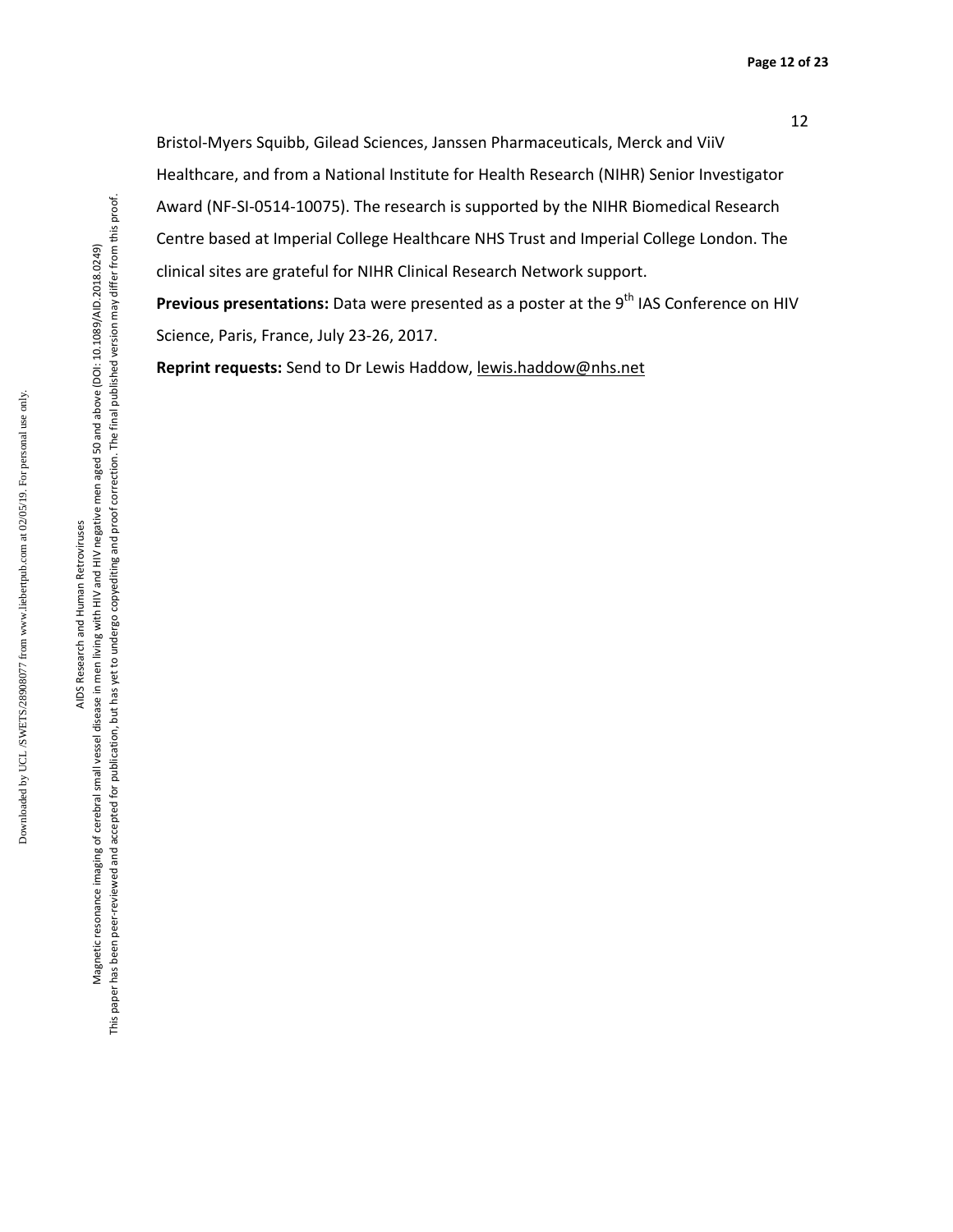#### **References**

1. Kirwan PD, Chau C, Brown AE, Gill ON and Delpech VC: HIV in the UK - 2016 report. Public Health England, London, UK, 2016.

2. Centers for Disease Control and Prevention. Diagnosis of HIV infection among adults aged 50 years and older in the United States and dependent areas, 2010-2014. In: *HIV Surveillance Supplemental Report*, Atlanta, USA, 2016.

3. Rouhl RP, Damoiseaux JG, Lodder J, et al.: Vascular inflammation in cerebral small vessel disease. *Neurobiol Aging* 2012;33:1800-1806.

4. Shoamanesh A, Preis SR, Beiser AS, et al.: Inflammatory biomarkers, cerebral microbleeds, and small vessel disease: Framingham Heart Study. *Neurology* 2015;84:825- 832.

5. Appay V and Kelleher AD: Immune activation and immune aging in HIV infection. *Curr Opin HIV AIDS* 2016;11:242-249.

6. Debette S and Markus HS: The clinical importance of white matter hyperintensities on brain magnetic resonance imaging: systematic review and meta-analysis. *Br Med J*  2010;341:c3666.

7. Wardlaw JM, Smith EE, Biessels GJ, et al.: Neuroimaging standards for research into small vessel disease and its contribution to ageing and neurodegeneration. *Lancet Neurol*  2013;12:822-838.

8. Murphy MP, Corriveau RA and Wilcock DM: Vascular contributions to cognitive impairment and dementia. *Biochim Biophys Acta* 2016;1862:857-859.

9. Heaton RK, Clifford DB, Franklin DRJ, et al.: HIV-associated neurocognitive disorders persist in the era of potent antiretroviral therapy: CHARTER Study. *Neurology*  2010;75:2087-2096.

10. Simioni S, Cavassini M, Annoni JM, et al.: Cognitive dysfunction in HIV patients despite long-standing suppression of viremia. *AIDS* 2010;24:1243-1250.

11. Valcour V, Shikuma C, Shiramizu B, Watters M, Poff P and Selnes OA: Higher frequency of dementia in older HIV-1 individuals: the Hawaii Aging with HIV-1 Cohort. *Neurology* 2004;63:822-827.

Magnetic resonance imaging of cerebral small vessel disease in men living with HIV and HIV negative men aged 50 and above (DOI: 10.1089/AID.2018.0249) This paper has been peer-reviewed and accepted for publication, but has yet to undergo copyediting and proof correction. The final published version may differ from this proof.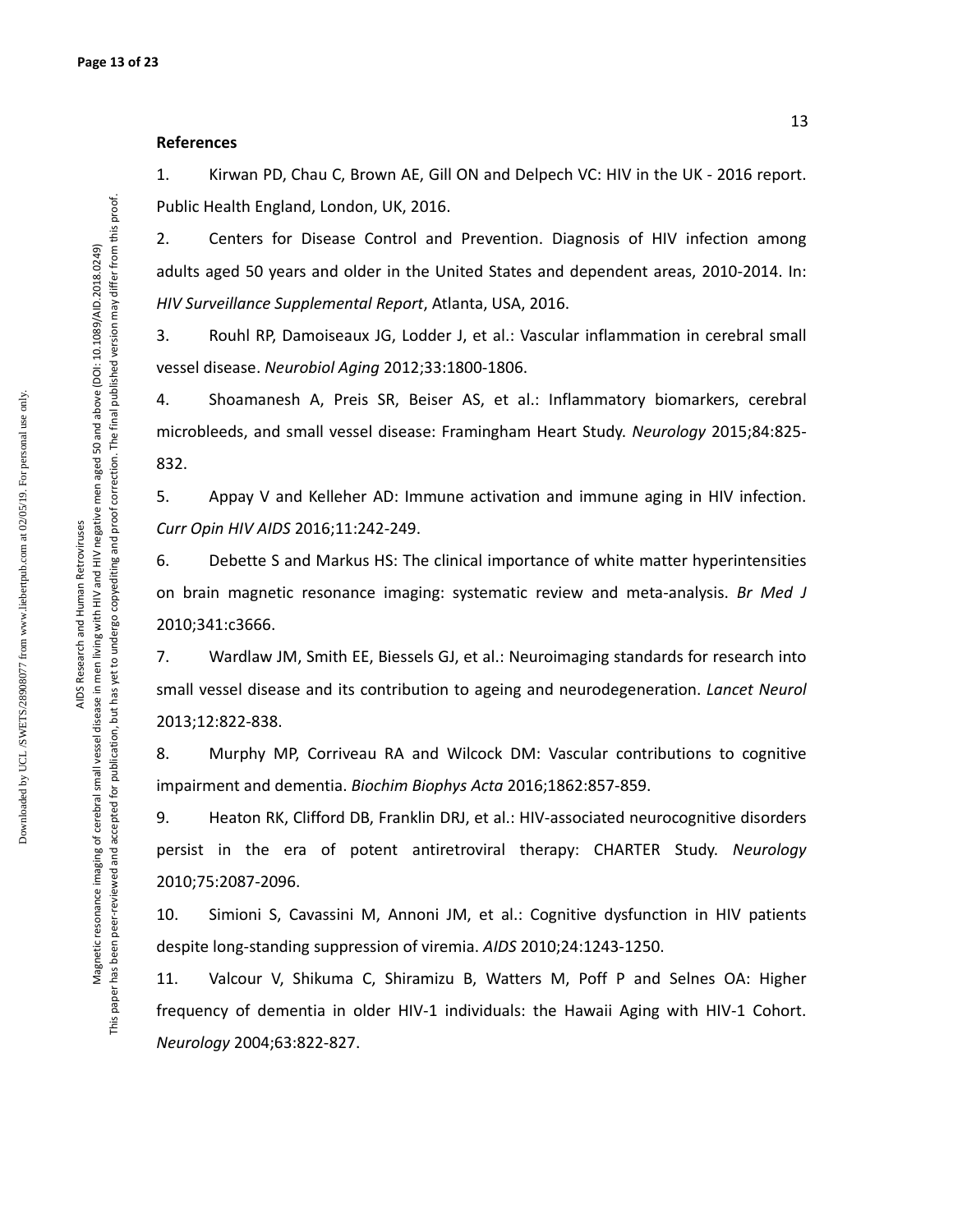12. Benjamin LA, Corbett EL, Connor MD, et al.: HIV, antiretroviral treatment, hypertension, and stroke in Malawian adults: A case-control study. *Neurology* 2016;86:324- 333.

13. Ovbiagele B and Nath A: Increasing incidence of ischemic stroke in patients with HIV infection. *Neurology* 2011;76:444-450.

14. Worm SW, Kamara DA, Reiss P, et al.: Evaluation of HIV protease inhibitor use and the risk of sudden death or nonhemorrhagic stroke. *J Infect Dis* 2012;205:535-539.

15. Yen Y-F, Chen M, Jen I, et al.: Association of HIV and opportunistic infections with incident stroke: a nationwide population-based cohort study in Taiwan. *J Acquir Immune Defic Syndr* 2017;74:117-125.

16. Rasmussen LD, Engsig FN, Christensen H, et al.: Risk of cerebrovascular events in persons with and without HIV: a Danish nationwide population-based cohort study. *AIDS*  2011;25:1637-1646.

17. Vinikoor MJ, Napravnik S, Floris-Moore M, Wilson S, Huang DY and Eron JJ: Incidence and clinical features of cerebrovascular disease among HIV-infected adults in the Southeastern United States. *AIDS Res Hum Retroviruses* 2013;29:1068-1074.

18. Manji H, Connolly S, McAllister R, et al.: Serial MRI of the brain in asymptomatic patients infected with HIV: results from the UCMSM/Medical Research Council neurology cohort. *J Neurol Neurosurg Psychiatry* 1994;57:144-149.

19. McArthur JC, Kumar AJ, Johnson DW, et al.: Incidental white matter hyperintensities on magnetic resonance imaging in HIV-1 infection. Multicenter AIDS Cohort Study. *J Acquir Immune Defic Syndr* 1990;3:252-259.

20. Morgello S, Murray JM, Van Der Elst S and Byrd DA: HCV, but not HIV, is a risk factor for cerebral small vessel disease. *Neurol Neuroimmunol Neuroinflamm* 2014;1:1-7.

21. Seider TR, Gongvatana A, Woods AJ, et al.: Age exacerbates HIV-associated white matter abnormalities. *J Neurovirol* 2016;22:201-212.

22. Watson C, Busovaca E, Foley JM, et al.: White matter hyperintensities correlate to cognition and fiber tract integrity in older adults with HIV. *J Neurovirol* 2017;23:422-429.

23. McMurtray A, Nakamoto B, Shikuma C and Valcour V: Small-vessel vascular disease in Human Immunodeficiency Virus infection: the Hawaii Aging with HIV cohort study. *Cerebrovasc Dis* 2007;24:236-241.

Downloaded by UCL /SWETS/28908077 from www.liebertpub.com at 02/05/19. For personal use only.

Downloaded by UCL/SWETS/28908077 from www.liebertpub.com at 02/05/19. For personal use only

AIDS Research and Human Retroviruses AIDS Research and Human Retroviruses Magnetic resonance imaging of cerebral small vessel disease in men living with HIV and HIV negative men aged 50 and above (DOI: 10.1089/AID.2018.0249) This paper has been peer-reviewed and accepted for publication, but has yet to undergo copyediting and proof correction. The final published version may differ from this proof.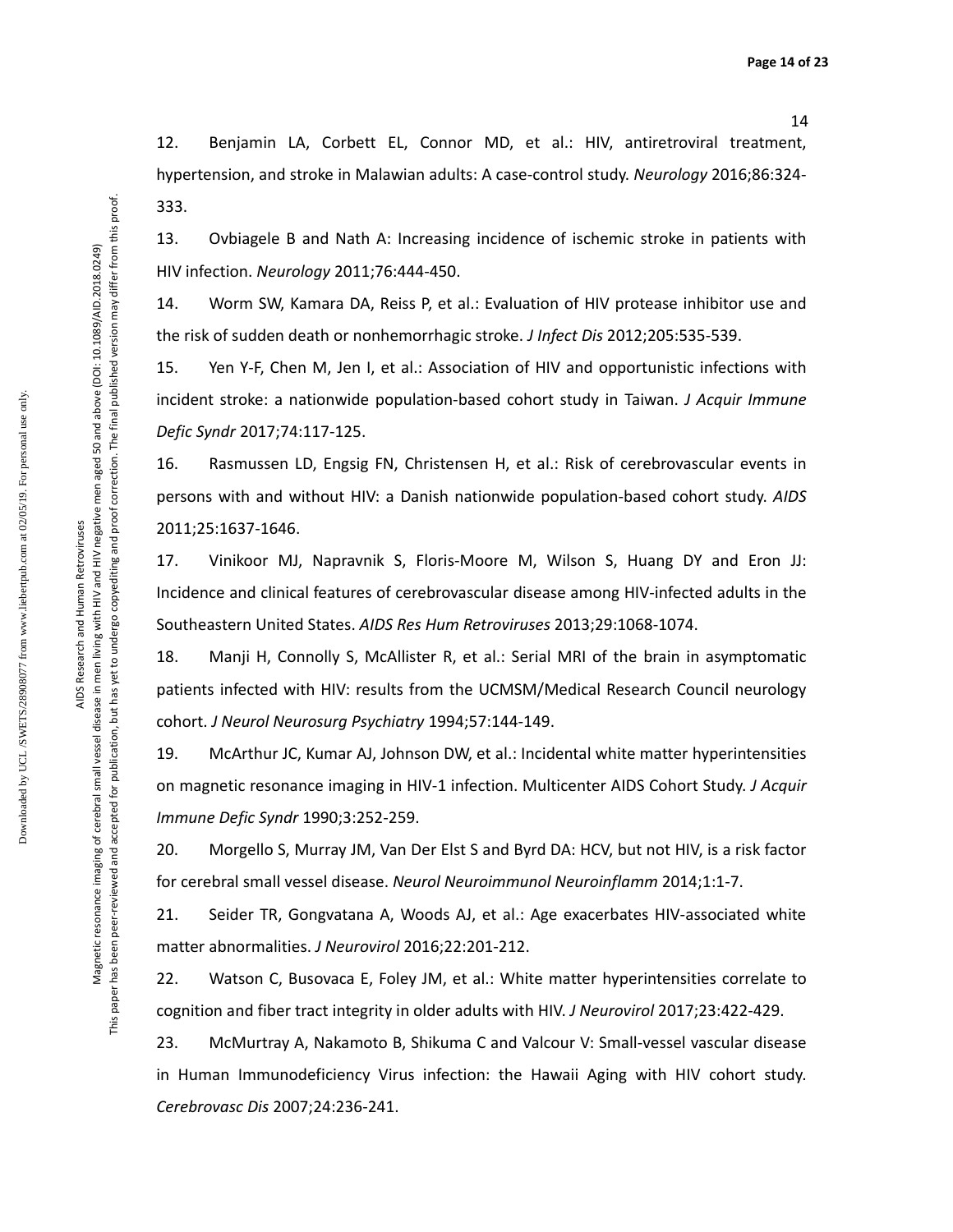24. Soontornniyomkij V, Umlauf A, Chung SA, et al.: HIV protease inhibitor exposure predicts cerebral small vessel disease. *AIDS* 2014;28:1297-1306.

25. Su T, Wit FW, Caan MW, et al.: White matter hyperintensities in relation to cognition in HIV-infected men with sustained suppressed viral load on combination antiretroviral therapy. *AIDS* 2016;30:2329-2339.

26. Ances BM, Roc AC, Wang J, et al.: Caudate blood flow and volume are reduced in HIV+ neurocognitively impaired patients. *Neurology* 2006;66:862-866.

27. Ances BM, Sisti D, Vaida F, et al.: Resting cerebral blood flow. A potential biomarker of the effects of HIV in the brain. *Neurology* 2009;73:702-708.

28. Towgood KJ, Pitkanen M, Kulasegaram R, et al.: Regional cerebral blood flow and FDG uptake in asymptomatic HIV-1 men. *Hum Brain Mapp* 2013;34:2484-2493.

29. Cole JH, Caan MW, Underwood J, et al.: No evidence for accelerated ageing-related brain pathology in treated HIV: longitudinal neuroimaging results from the Comorbidity in Relation to AIDS (COBRA) project. *Clin Infect Dis* 2018;66:1899-1909.

30. Shi Y, Thrippleton MJ, Makin SD, et al.: Cerebral blood flow in small vessel disease: a systematic review and meta-analysis. *J Cereb Blood Flow Metab* 2016;36:1653-1667.

31. Bagkeris E, Burgess L, Mallon PW, et al.: Cohort profile: The Pharmacokinetic and clinical Observations in PeoPle over fiftY (POPPY) study. *International Journal of Epidemiology* 2018;47:Electronic publication.

32. Linden A: framingham: Stata module for calculating the Framingham 10-year Cardiovascular Disease Risk Prediction. Ann Arbor, MI, USA, 2015.

33. Sudre CH, Cardoso MJ, Bouvy WH, Biessels GJ, Barnes J and Ourselin S: Bayesian model selection for pathological neuroimaging data applied to white matter lesion segmentation. *IEEE Transactions on Medical Imaging* 2015;34:2079-2102.

34. Alsop DC, Detre JA, Golay X, et al.: Recommended implementation of arterial spinlabeled perfusion MRI for clinical applications: A consensus of the ISMRM perfusion study group and the European consortium for ASL in dementia. *Magn Reson Med* 2015;73:102- 116.

35. Sudre CH, Gomez Anson B, Davagnanam I, et al.: Bullseye's representation of cerebral white matter hyperintensities. *Journal of Neuroradiology* 2018;45:114-122.

Downloaded by UCL /SWETS/28908077 from www.liebertpub.com at 02/05/19. For personal use only.

Downloaded by UCL/SWETS/28908077 from www.liebertpub.com at 02/05/19. For personal use only

Magnetic resonance imaging of cerebral small vessel disease in men living with HIV and HIV negative men aged 50 and above (DOI: 10.1089/AID.2018.0249) This paper has been peer-reviewed and accepted for publication, but has yet to undergo copyediting and proof correction. The final published version may differ from this proof.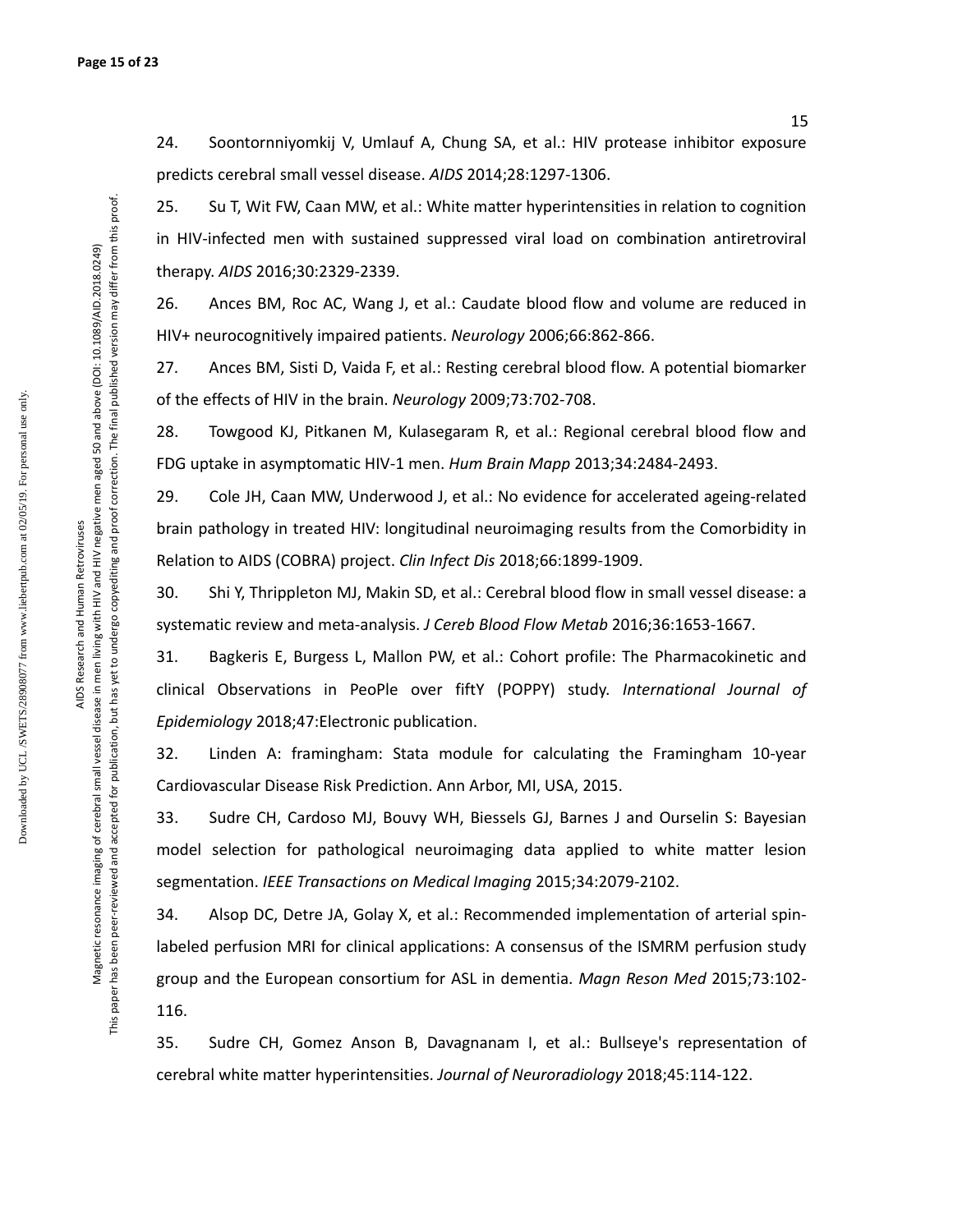36. Moulignier A, Savatovsky J, Assoumou L, et al.: Silent cerebral small-vessel disease is twice as prevalent in middle-aged individuals with well-controlled, combination antiretroviral therapy-treated Human Immunodeficiency Virus (HIV) than in HIV-uninfected individuals. *Clin Infect Dis* 2018;66:1762-1769.

37. Haddow LJ, Laverick R, Leung I, et al.: Measurement of retinal vessels as a biomarker of cerebrovascular aging in older HIV-positive men compared with controls. *J Acquir Immune Defic Syndr* 2018;77:199-205.

38. Pathai S, Weiss HA, Lawn SD, et al.: Retinal arterioles narrow with increasing duration of anti-retroviral therapy in HIV infection: a novel estimator of vascular risk in HIV? *PLoS ONE* 2012;7:e51405.

39. Haddow LJ, Sokolska M, Fallatah SM, Gilson RJC, Jäger HR and Golay X: A study of the effect of early, untreated HIV on cerebral perfusion and arterial transit time in the basal ganglia using arterial spin labelling. In: *15th European AIDS Conference*, Barcelona, Spain, 2015.

40. Chow FC, Boscardin WJ, Mills C, et al.: Cerebral vasoreactivity is impaired in treated, virally suppressed HIV-infected individuals. *AIDS* 2016;30:45-55.

41. Soni N, Jain A, Kumar S, Pandey CM and Awasthi A: Arterial spin labeling magnetic resonance perfusion study to evaluate the effects of age and gender on normal cerebral blood flow. *Neurol India* 2016;64:32-38.

42. Cardiovascular disease: risk assessment and reduction, including lipid modification. National Institute for Health and Care Excellence, London, UK, 2014.

Downloaded by UCL /SWETS/28908077 from www.liebertpub.com at 02/05/19. For personal use only.

Downloaded by UCL/SWETS/28908077 from www.liebertpub.com at 02/05/19. For personal use only

AIDS Research and Human Retroviruses AIDS Research and Human Retroviruses Magnetic resonance imaging of cerebral small vessel disease in men living with HIV and HIV negative men aged 50 and above (DOI: 10.1089/AID.2018.0249) This paper has been peer-reviewed and accepted for publication, but has yet to undergo copyediting and proof correction. The final published version may differ from this proof.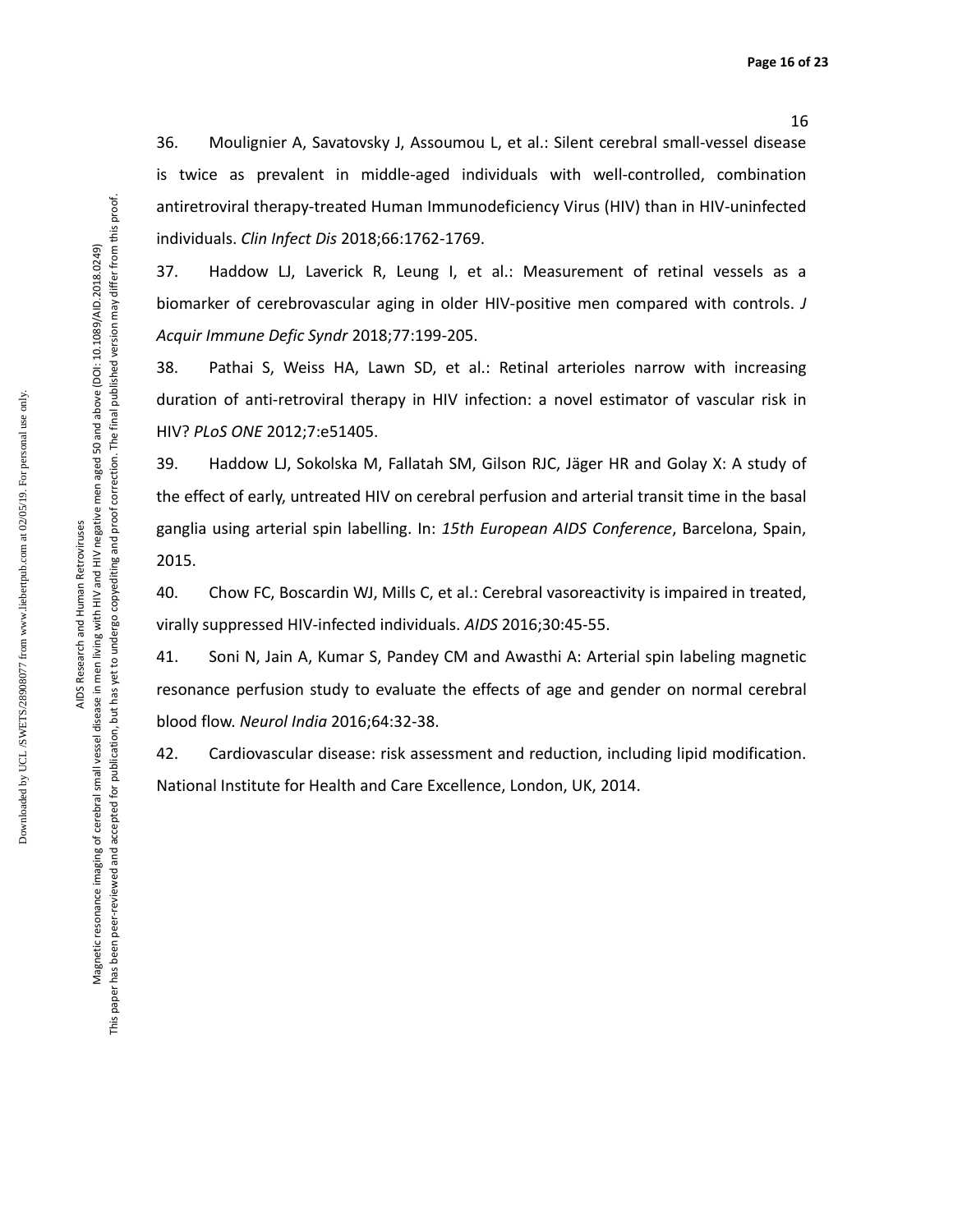| Variable           | <b>MLWH</b> (n=38) | <b>HIV negative</b> | P value for group- |  |
|--------------------|--------------------|---------------------|--------------------|--|
|                    |                    | $(n=37)$            | wise comparison *  |  |
| Age, median years  | 59 (55, 64)        | 58 (54, 63)         | 0.61               |  |
| (IQR)              |                    |                     |                    |  |
| Blood pressure,    |                    |                     |                    |  |
| median mm Hg (IQR) |                    |                     |                    |  |
| Systolic           |                    |                     |                    |  |
| Diastolic          | 125 (117, 131)     | 126 (116, 138)      | 0.45               |  |
|                    | 79 (73, 84)        | 76 (72, 82)         | 0.37               |  |
| Smoking, n (%)     |                    |                     |                    |  |
| Current            | 9(24)              | 7(19)               | 0.82               |  |
| Previous           | 15 (39)            | 14 (38)             |                    |  |
| Alcohol/week,      | 6(2, 15)           | 14 (4, 21)          | 0.12               |  |
| median units (IQR) |                    |                     |                    |  |
| Psychoactive drug  | 11 (29)            | 9(24)               | 0.65               |  |
| use in past 6      |                    |                     |                    |  |
| months, n (%)      |                    |                     |                    |  |
| Medical history, n |                    |                     |                    |  |
| (%)                |                    |                     |                    |  |
| Coronary heart     |                    |                     |                    |  |
| disease            | 5(13.2)            | 0                   | 0.05               |  |
| Stroke or TIA      | 2(5.3)             | 0                   | 0.49               |  |
| Syphilis           | 18 (47.4)          | 8(21.6)             | 0.02               |  |
| Hepatitis C        | 2(5.3)             | 0                   | 0.49               |  |
| Framingham 10-year | 6.5(5.0, 9.4)      | 7.4(6.0, 10.4)      | 0.41               |  |
| CVD risk, median % |                    |                     |                    |  |
| $(IQR)$ **         |                    |                     |                    |  |
| Framingham 10-year | 9/37(24.3)         | 8/29 (27.6)         | 0.78               |  |

**Table 1:** Characteristics of enrolled participants and comparison between the two groups

17

AIDS Research and Human Retroviruses Magnetic resonance imaging of cerebral small vessel disease in men living with HIV and HIV negative men aged 50 and above (DOI: 10.1089/AID.2018.0249) This paper has been peer-reviewed and accepted for publication, but has yet to undergo copyediting and proof correction. The final published version may differ from this proof.

AIDS Research and Human Retroviruses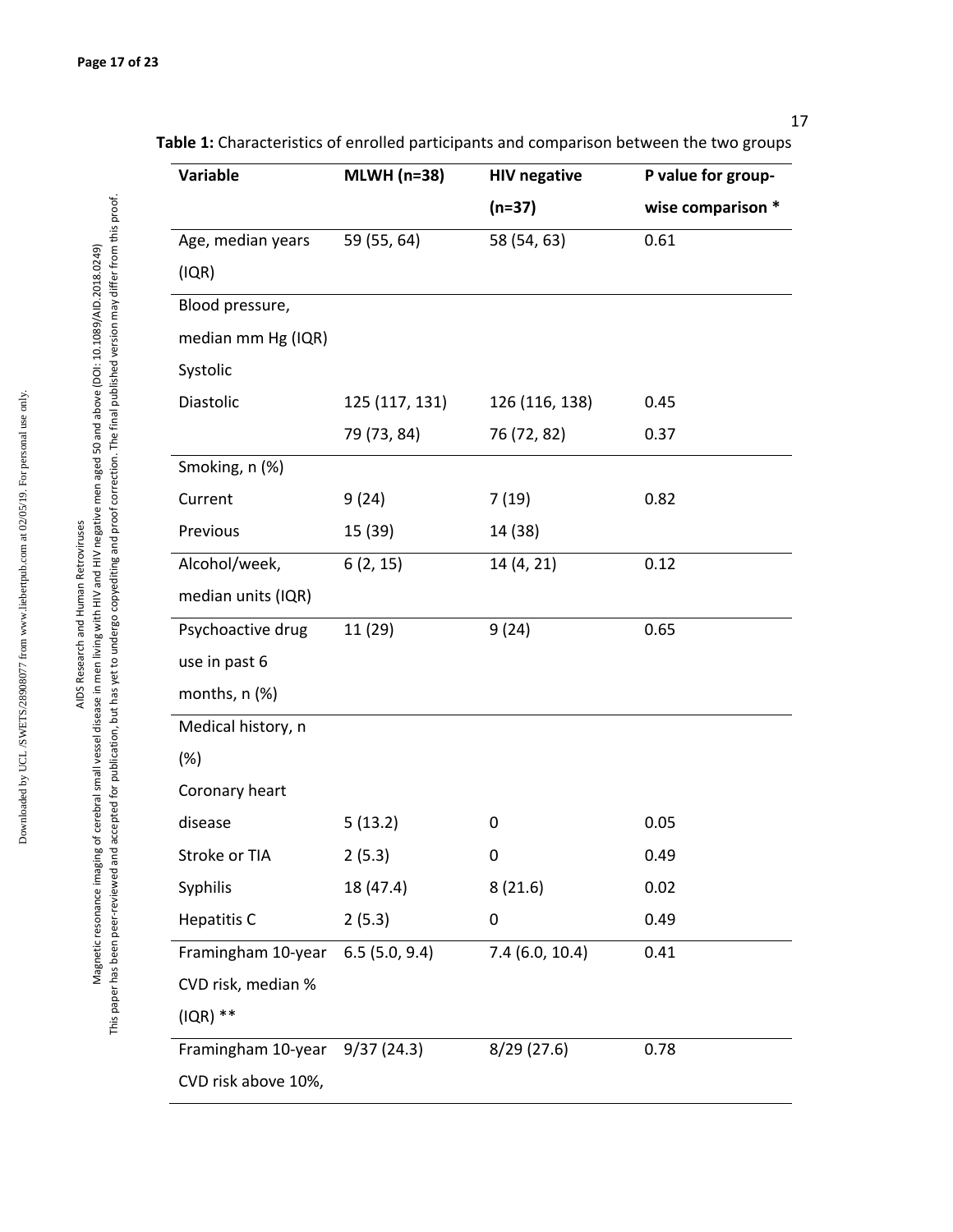| n/N (%) **                        |                              |                   |      |
|-----------------------------------|------------------------------|-------------------|------|
| Body mass index,                  | 25.4 (23.5, 28.2)            | 25.0 (23.3, 28.0) | 0.66 |
| median $\text{kg/m}^2$ (IQR)      |                              |                   |      |
| Waist                             | 93 (86, 100)                 | 90 (86, 100)      | 0.56 |
| circumference,                    |                              |                   |      |
| median cm (IQR)                   |                              |                   |      |
| Lipids, median                    |                              |                   |      |
| mmol/L (IQR) ***                  |                              |                   |      |
| Total cholesterol 4.8 (3.9, 5.4)  |                              | 5.1(4.2, 5.8)     | 0.14 |
| HDL                               | 1.3(1.0, 1.5)                | 1.3(1.1, 1.6)     | 0.55 |
| LDL                               | 2.4(1.8, 3.3)                | 3.1(2.6, 3.5)     | 0.06 |
| Cholesterol:HDL                   | 3.4(2.8, 5.0)                | 4.0(3.2, 4.6)     | 0.74 |
| ratio                             |                              |                   |      |
| Years since tested                | 20.4 (14.2, 24.4)            | n/a               |      |
| HIV positive, median              |                              |                   |      |
| (IQR)                             |                              |                   |      |
| Years since first                 | 15.1 (11.7, 20.2)            | n/a               |      |
| started ART, median               |                              |                   |      |
| (IQR)                             |                              |                   |      |
| Lymphocytes,                      |                              |                   |      |
| median cells/mm <sup>3</sup>      |                              |                   |      |
| (IQR)                             |                              |                   |      |
|                                   | Absolute CD4+ 570 (470, 700) | n/a               |      |
| Percentage CD4+ 34 (23, 39)       |                              |                   |      |
|                                   | CD8+ 1010 (690, 1320)        |                   |      |
| CD4+/CD8+ ratio 0.61 (0.39, 0.89) |                              |                   |      |

\* Groups were compared using the Mann-Whitney test for continuous variables and the

Chi-squared test for categorical variables.

\*\* Framingham risk could not be calculated in 9 participants, due to missing lipid results.

Magnetic resonance imaging of cerebral small vessel disease in men living with HIV and HIV negative men aged 50 and above (DOI: 10.1089/AID.2018.0249) This paper has been peer-reviewed and accepted for publication, but has yet to undergo copyediting and proof correction. The final published version may differ from this proof.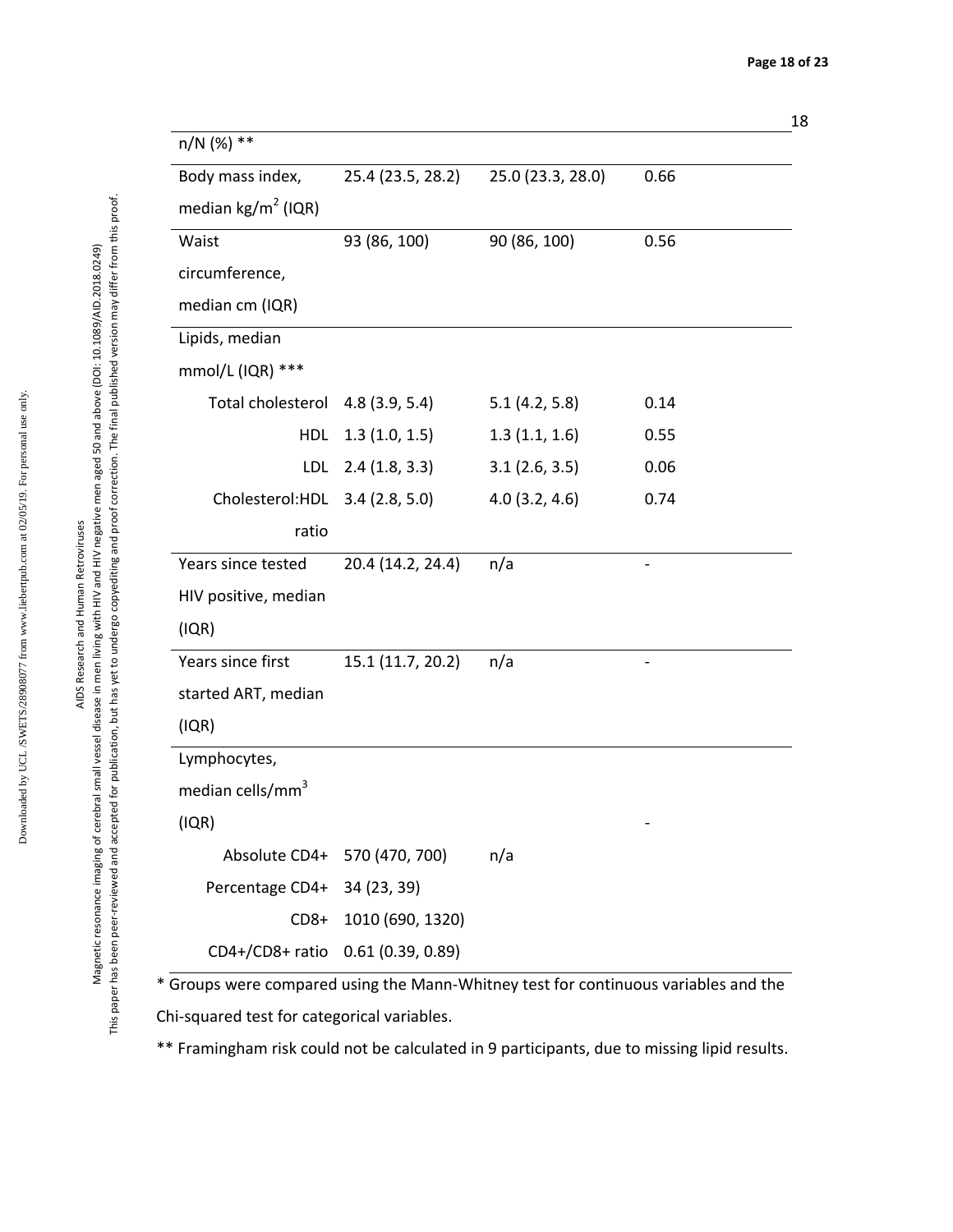Abbreviations: ART, antiretroviral therapy; CVD, cardiovascular disease; HDL, high density lipoprotein; IQR, inter-quartile range; LDL, low density lipoprotein; TIA, transient ischemic attack.

AIDS Research and Human Retroviruses AIDS Research and Human Retroviruses

Magnetic resonance imaging of cerebral small vessel disease in men living with HIV and HIV negative men aged 50 and above (DOI: 10.1089/AID.2018.0249) This paper has been peer-reviewed and accepted for publication, but has yet to undergo copyediting and proof correction. The final published version may differ from this proof.

This paper has been peer-reviewed and accepted for publication, but has yet to undergo copyediting and proof correction. The final published version may differ from this proof. Magnetic resonance imaging of cerebral small vessel disease in men living with HIV and HIV negative men aged 50 and above (DOI: 10.1089/AID.2018.0249)

Downloaded by UCL /SWETS/28908077 from www.liebertpub.com at 02/05/19. For personal use only. Downloaded by UCL/SWETS/28908077 from www.liebertpub.com at 02/05/19. For personal use only.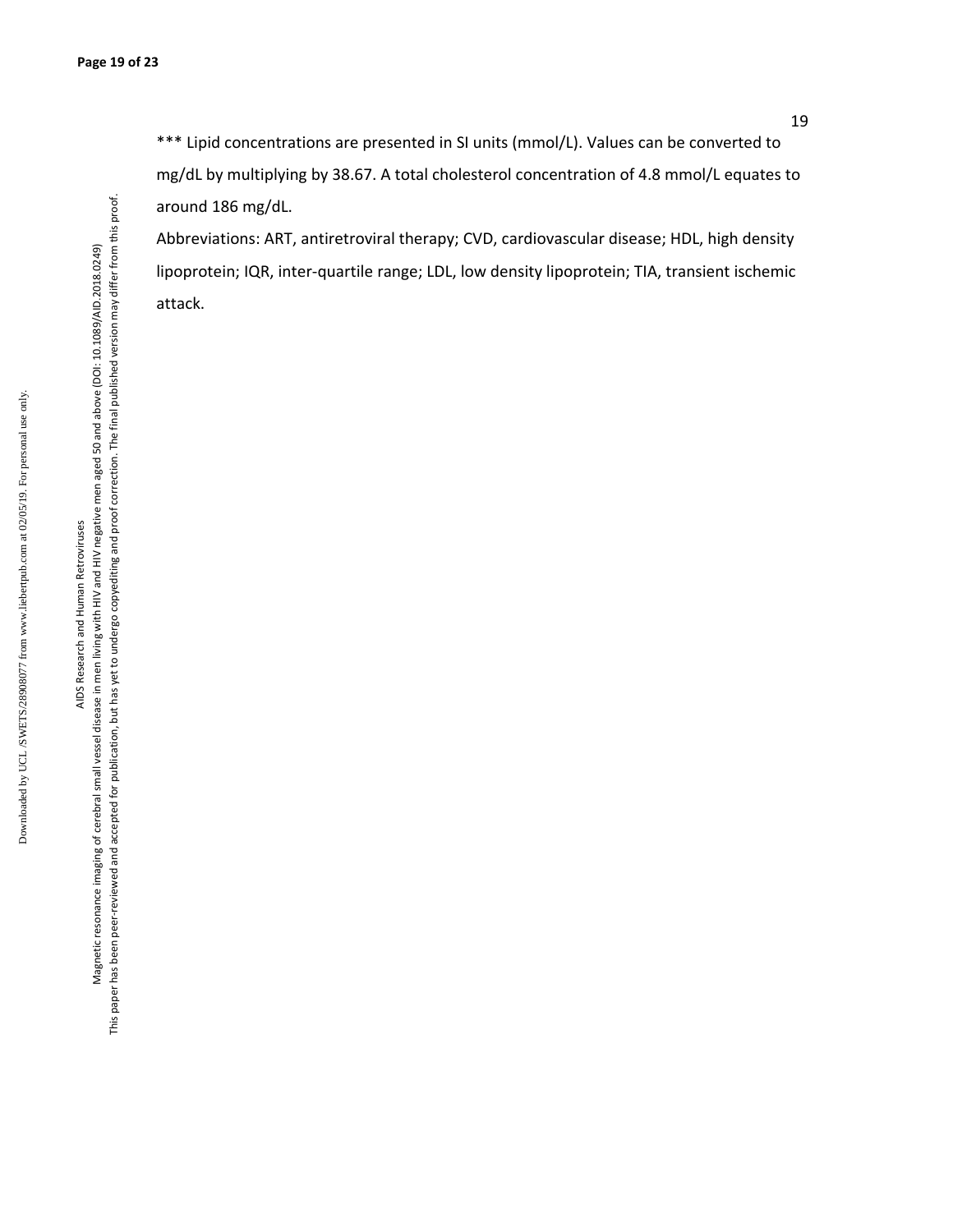**Table 2:** White matter hyperintensity volume in study participants, expressed as median (IQR)

|                                     | MLWH $(n=38)$     | HIV negative (n=37) | $p^*$ |
|-------------------------------------|-------------------|---------------------|-------|
| WMHV, microliters                   | 1696 (1229, 3268) | 1627 (1032, 3077)   | 0.43  |
| Total intracranial volume (ICV), mL | 1639 (1577, 1711) | 1682 (1574, 1764)   | 0.33  |
| WMHV, % of ICV                      | 0.10(0.08, 0.20)  | 0.10(0.06, 0.19)    | 0.36  |

\* Groups were compared by Mann-Whitney's test. When compared using Student's ttest, p was equal to 0.69, 0.22 and 0.64, respectively.

Abbreviations: ICV, intracranial volume; IQR, interquartile range; WMHV, white matter hyperintensity volume.

Magnetic resonance imaging of cerebral small vessel disease in men living with HIV and HIV negative men aged 50 and above (DOI: 10.1089/AID.2018.0249) This paper has been peer-reviewed and accepted for publication, but has yet to undergo copyediting and proof correction. The final published version may differ from this proof.

This paper has been peer-reviewed and accepted for publication, but has yet to undergo copyediting and proof correction. The final published version may differ from this proof. Magnetic resonance imaging of cerebral small vessel disease in men living with HIV and HIV negative men aged 50 and above (DOI: 10.1089/AID.2018.0249)

Downloaded by UCL /SWETS/28908077 from www.liebertpub.com at 02/05/19. For personal use only.

Downloaded by UCL/SWETS/28908077 from www.liebertpub.com at 02/05/19. For personal use only.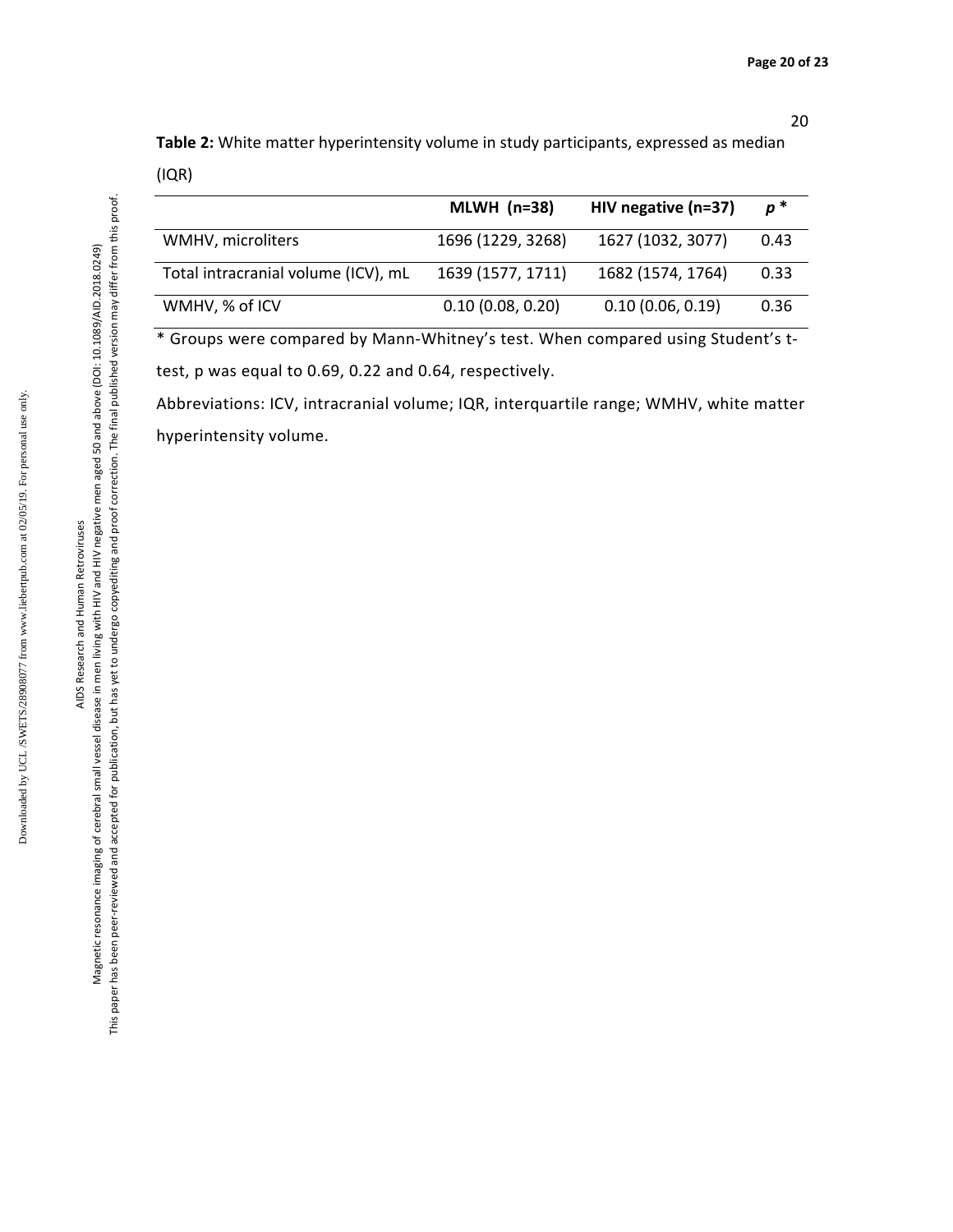above

| <b>Brain region</b> | MLWH (n=34) *     | HIV negative ( $n=34$ ) * | p ** |
|---------------------|-------------------|---------------------------|------|
| Frontal cortex      | 50.1 (43.5, 56.4) | 48.6 (44.4, 55.5)         | 0.90 |
| Occipital cortex    | 47.4 (40.2, 51.4) | 45.0 (39.8, 52.9)         | 0.69 |
| Parietal cortex     | 47.9 (40.4, 51.9) | 46.6 (41.2, 52.5)         | 0.92 |
| Cingulate cortex    | 49.3 (45.4, 56.0) | 49.7 (45.5, 53.9)         | 0.84 |
| Subcortical grey    | 41.7 (37.4, 46.8) | 40.4 (37.9, 44.8)         | 0.49 |
| matter              |                   |                           |      |
| White matter        | 26.6 (25.0, 29.2) | 26.6 (23.2, 29.0)         | 0.59 |

**Table 3:** Resting cerebral blood flow in MLWH and HIV negative men aged 50 and

\* Cerebral blood flow is expressed in units of ml of blood per 100 ml of brain tissue per minute, and displayed as median (interquartile range).

\*\* Groups were compared by Mann-Whitney's test.

Downloaded by UCL /SWETS/28908077 from www.liebertpub.com at 02/05/19. For personal use only.

Downloaded by UCL/SWETS/28908077 from www.liebertpub.com at 02/05/19. For personal use only.

This paper has been peer-reviewed and accepted for publication, but has yet to undergo copyediting and proof correction. The final published version may differ from this proof.

This paper has been peer-reviewed and accepted for publication, but has yet to undergo copyediting and proof correction. The final published version may differ from this proof.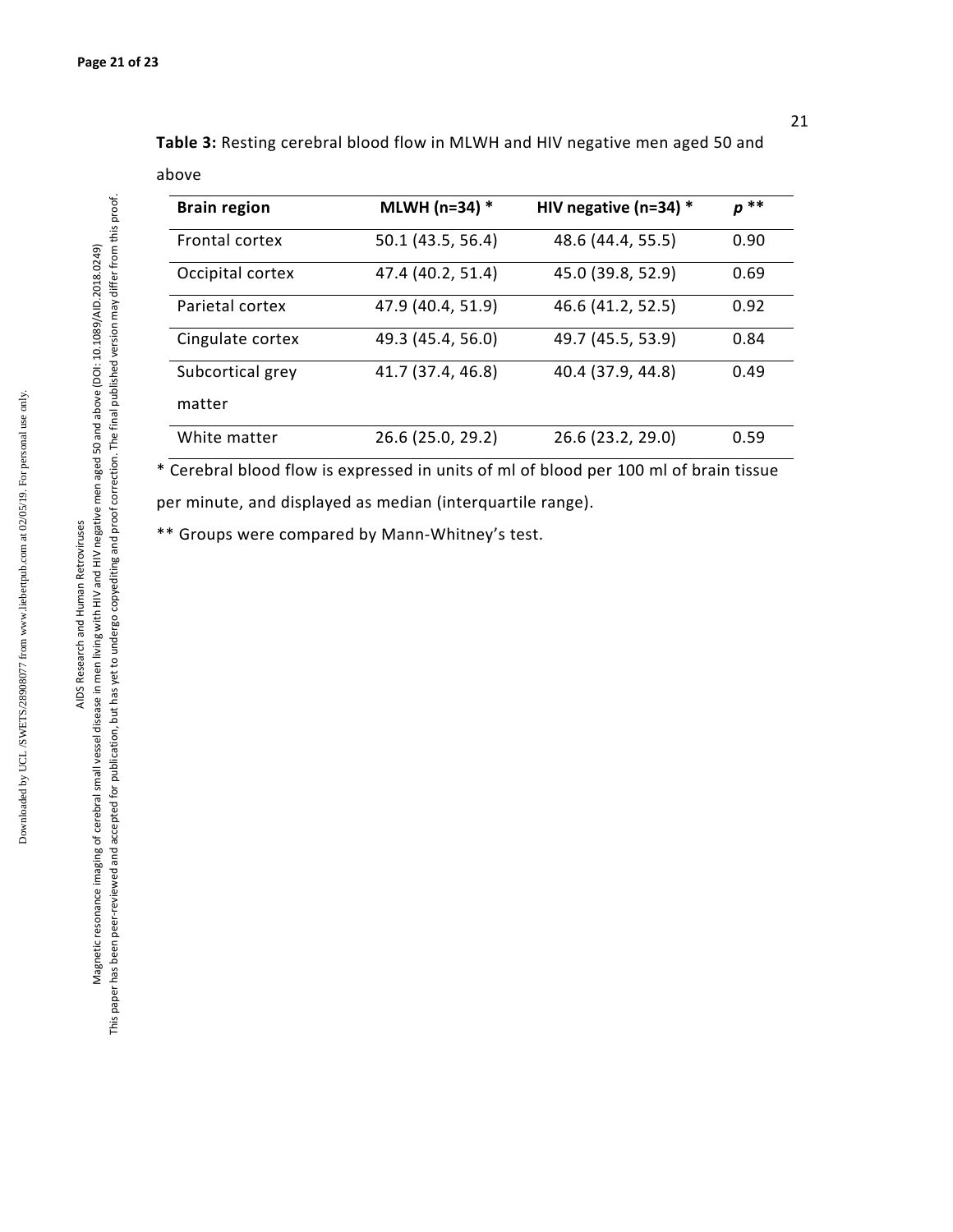AIDS Research and Human Retroviruses AIDS Research and Human Retroviruses





## **Figure 1:** Participant flowchart

Abbreviations: MRI, magnetic resonance imaging; VL, viral load.